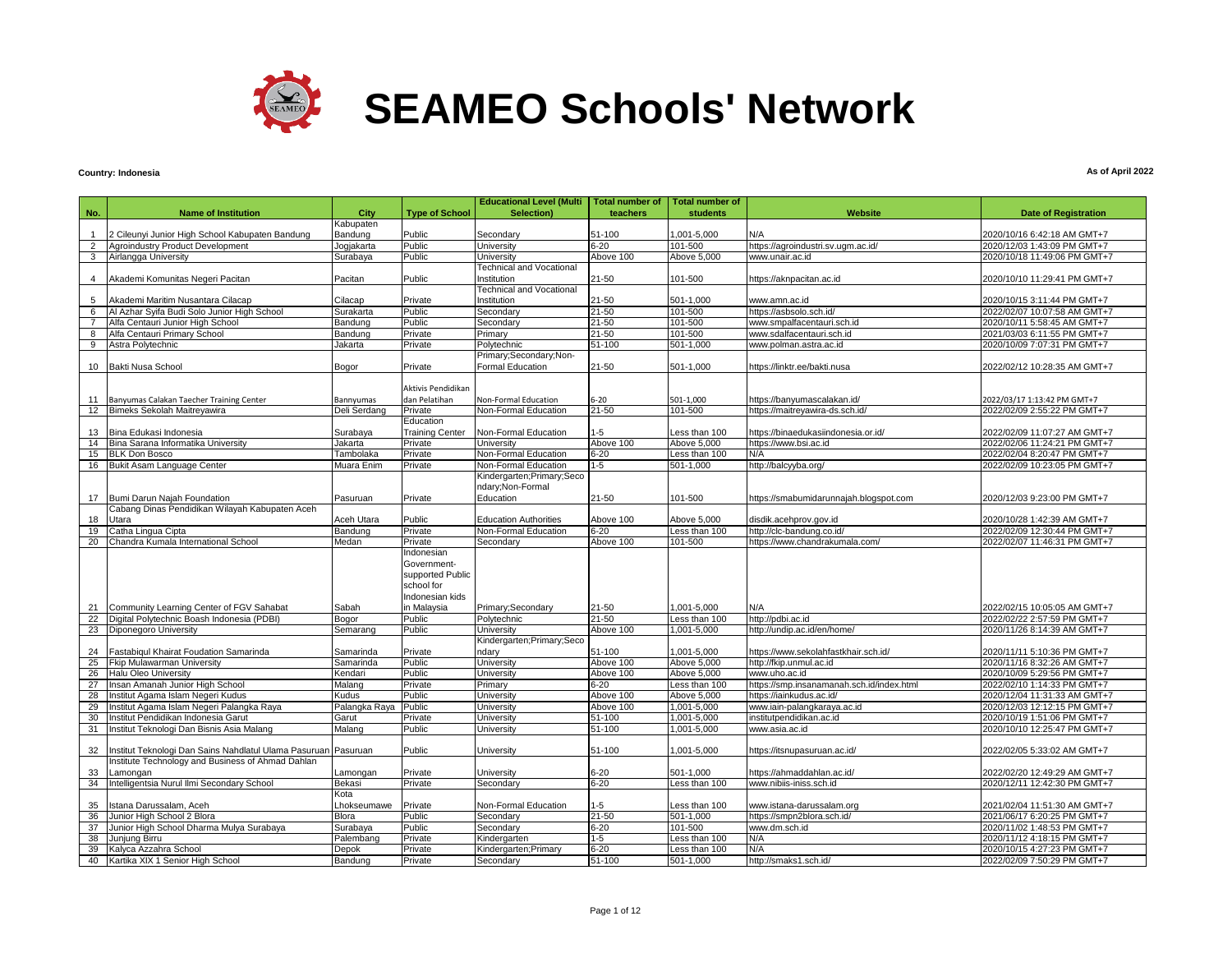

# **Country: Indonesia**

| <b>Educational Level (Multi</b><br><b>Total number of</b><br><b>Total number of</b><br>No.<br><b>Name of Institution</b><br>City<br><b>Type of School</b><br>Selection)<br>teachers<br><b>students</b><br>Website<br>41<br>KB Aisyiyah 2<br>Grobogan<br>Public<br>Non-Formal Education<br>Less than 100<br>kbaisyiyah2pwd.blogspot.com<br>1-5<br>42<br>KB Aisyiyah 3 Purwodadi<br>Public<br>Kindergarten<br>1-5<br>Less than 100<br>Grobogan<br>N/A<br>Dusun<br>Darmasaba<br><b>KB AI Agsho</b><br>43<br>Keru Narmada<br>Public<br>Non-Formal Education<br>1-5<br>Less than 100<br>N/A<br>Lembaga Bahasa Universitas Megarezky<br>Non-Formal Education<br>$6 - 20$<br>101-500<br>44<br>Makassar<br>Private<br>universitasmegarezky.ac.id<br>Primary;Secondary;Technic<br>al and Vocational<br>Institution; Polytechnic; Univ<br>Research and<br>Development<br>ersity; Non-Formal<br>Lembaga Riset Dan Pengembangan Sumatera Utara<br>Medan<br>Institute<br>Education<br>6-20<br>Less than 100<br>45<br>www.lrpsu.org<br>46<br>ittle Harmony Preschool and Kindergarten<br>Kindergarten<br>1-5<br>Less than 100<br>N/A<br>Makassar<br>Private<br>47<br>MA Ibnu Abbas Assalafy Sragen<br>Public<br>$21 - 50$<br>501-1,000<br>Sragen<br>Primary<br>ibnuabbas.sch.id; binabbas.org<br>MA Ummusshabri Kendari<br>Private<br>21-50<br>101-500<br>48<br>Kendari<br>Senior Islamic High School<br>http://www.mapesrikendari.sch.id<br>Madrasah Aliyah Swasta Darul Hikmah<br>21-50<br>49<br>Banda Aceh<br>Private<br>Secondary<br>Less than 100<br>N/A<br>51-100<br>1,001-5,000<br>50<br>MAN 2 Kota Banjarmasin<br>Banjarmasin<br>Public<br>Secondary<br>www.man2modelbjm.sch.id<br>51<br>MAN 2 Kota Bengkulu<br>Public<br>51-100<br>501-1.000<br>http://man2kotabengkulu.sch.id/<br>Bengkulu<br>Secondary<br>MAN 2 Kota Makassar<br>$51 - 100$<br>1,001-5,000<br>52<br>Makassar<br>Public<br>Secondary<br>http://man2modelmakassar.sch.id/<br>53<br>MAN 3 Kota Jambi<br>501-1,000<br>Kota Jambi<br>Public<br>Senior High School<br>21-50<br>man3kotajambi.mdrsh.id<br>$51 - 100$<br>54<br>MAN Binjai Sumatera Utara<br>Binjai<br>Public<br>501-1,000<br>https://manbinjai.sch.id/<br>Secondary<br>55<br>MAN Insan Cendekia Gorontalo<br>Public<br>Above 100<br>101-500<br>N/A<br>Gorontalo<br>Secondary<br>56<br>MAN Insan Cendekia Pasuruan<br>Public<br>21-50<br>101-500<br>N/A<br>Pasuruan<br>Secondary<br>57<br><b>MAN Kotabaru</b><br>Public<br>51-100<br>501-1,000<br>https://mankotabaru.sch.id/<br><b>Kotabaru</b><br>Secondary<br>Kindergarten; Primary; Seco | <b>Date of Registration</b><br>2020/12/03 3:46:43 PM GMT+7<br>2020/12/04 6:02:02 AM GMT+7<br>2020/10/25 6:49:42 PM GMT+7<br>2021/06/19 10:42:26 AM GMT+7<br>2020/10/13 9:02:45 AM GMT+7<br>2022/02/19 3:31:57 PM GMT+7<br>2020/10/16 10:08:29 PM GMT+7<br>4/5/2022 1:29:45 PM GMT+7<br>2022/02/14 4:14:28 PM GMT+7<br>2020/10/15 5:33:15 PM GMT+7<br>2020/12/16 3:55:34 PM GMT+7<br>2022/02/11 10:45:04 AM GMT+7 |
|------------------------------------------------------------------------------------------------------------------------------------------------------------------------------------------------------------------------------------------------------------------------------------------------------------------------------------------------------------------------------------------------------------------------------------------------------------------------------------------------------------------------------------------------------------------------------------------------------------------------------------------------------------------------------------------------------------------------------------------------------------------------------------------------------------------------------------------------------------------------------------------------------------------------------------------------------------------------------------------------------------------------------------------------------------------------------------------------------------------------------------------------------------------------------------------------------------------------------------------------------------------------------------------------------------------------------------------------------------------------------------------------------------------------------------------------------------------------------------------------------------------------------------------------------------------------------------------------------------------------------------------------------------------------------------------------------------------------------------------------------------------------------------------------------------------------------------------------------------------------------------------------------------------------------------------------------------------------------------------------------------------------------------------------------------------------------------------------------------------------------------------------------------------------------------------------------------------------------------------------------------------------------------------------------------------------------------------------------------------------------------------------------------------------------------------------------------------------------------------------------------------------------------------------------------------|------------------------------------------------------------------------------------------------------------------------------------------------------------------------------------------------------------------------------------------------------------------------------------------------------------------------------------------------------------------------------------------------------------------|
|                                                                                                                                                                                                                                                                                                                                                                                                                                                                                                                                                                                                                                                                                                                                                                                                                                                                                                                                                                                                                                                                                                                                                                                                                                                                                                                                                                                                                                                                                                                                                                                                                                                                                                                                                                                                                                                                                                                                                                                                                                                                                                                                                                                                                                                                                                                                                                                                                                                                                                                                                                  |                                                                                                                                                                                                                                                                                                                                                                                                                  |
|                                                                                                                                                                                                                                                                                                                                                                                                                                                                                                                                                                                                                                                                                                                                                                                                                                                                                                                                                                                                                                                                                                                                                                                                                                                                                                                                                                                                                                                                                                                                                                                                                                                                                                                                                                                                                                                                                                                                                                                                                                                                                                                                                                                                                                                                                                                                                                                                                                                                                                                                                                  |                                                                                                                                                                                                                                                                                                                                                                                                                  |
|                                                                                                                                                                                                                                                                                                                                                                                                                                                                                                                                                                                                                                                                                                                                                                                                                                                                                                                                                                                                                                                                                                                                                                                                                                                                                                                                                                                                                                                                                                                                                                                                                                                                                                                                                                                                                                                                                                                                                                                                                                                                                                                                                                                                                                                                                                                                                                                                                                                                                                                                                                  |                                                                                                                                                                                                                                                                                                                                                                                                                  |
|                                                                                                                                                                                                                                                                                                                                                                                                                                                                                                                                                                                                                                                                                                                                                                                                                                                                                                                                                                                                                                                                                                                                                                                                                                                                                                                                                                                                                                                                                                                                                                                                                                                                                                                                                                                                                                                                                                                                                                                                                                                                                                                                                                                                                                                                                                                                                                                                                                                                                                                                                                  |                                                                                                                                                                                                                                                                                                                                                                                                                  |
|                                                                                                                                                                                                                                                                                                                                                                                                                                                                                                                                                                                                                                                                                                                                                                                                                                                                                                                                                                                                                                                                                                                                                                                                                                                                                                                                                                                                                                                                                                                                                                                                                                                                                                                                                                                                                                                                                                                                                                                                                                                                                                                                                                                                                                                                                                                                                                                                                                                                                                                                                                  |                                                                                                                                                                                                                                                                                                                                                                                                                  |
|                                                                                                                                                                                                                                                                                                                                                                                                                                                                                                                                                                                                                                                                                                                                                                                                                                                                                                                                                                                                                                                                                                                                                                                                                                                                                                                                                                                                                                                                                                                                                                                                                                                                                                                                                                                                                                                                                                                                                                                                                                                                                                                                                                                                                                                                                                                                                                                                                                                                                                                                                                  |                                                                                                                                                                                                                                                                                                                                                                                                                  |
|                                                                                                                                                                                                                                                                                                                                                                                                                                                                                                                                                                                                                                                                                                                                                                                                                                                                                                                                                                                                                                                                                                                                                                                                                                                                                                                                                                                                                                                                                                                                                                                                                                                                                                                                                                                                                                                                                                                                                                                                                                                                                                                                                                                                                                                                                                                                                                                                                                                                                                                                                                  |                                                                                                                                                                                                                                                                                                                                                                                                                  |
|                                                                                                                                                                                                                                                                                                                                                                                                                                                                                                                                                                                                                                                                                                                                                                                                                                                                                                                                                                                                                                                                                                                                                                                                                                                                                                                                                                                                                                                                                                                                                                                                                                                                                                                                                                                                                                                                                                                                                                                                                                                                                                                                                                                                                                                                                                                                                                                                                                                                                                                                                                  |                                                                                                                                                                                                                                                                                                                                                                                                                  |
|                                                                                                                                                                                                                                                                                                                                                                                                                                                                                                                                                                                                                                                                                                                                                                                                                                                                                                                                                                                                                                                                                                                                                                                                                                                                                                                                                                                                                                                                                                                                                                                                                                                                                                                                                                                                                                                                                                                                                                                                                                                                                                                                                                                                                                                                                                                                                                                                                                                                                                                                                                  |                                                                                                                                                                                                                                                                                                                                                                                                                  |
|                                                                                                                                                                                                                                                                                                                                                                                                                                                                                                                                                                                                                                                                                                                                                                                                                                                                                                                                                                                                                                                                                                                                                                                                                                                                                                                                                                                                                                                                                                                                                                                                                                                                                                                                                                                                                                                                                                                                                                                                                                                                                                                                                                                                                                                                                                                                                                                                                                                                                                                                                                  |                                                                                                                                                                                                                                                                                                                                                                                                                  |
|                                                                                                                                                                                                                                                                                                                                                                                                                                                                                                                                                                                                                                                                                                                                                                                                                                                                                                                                                                                                                                                                                                                                                                                                                                                                                                                                                                                                                                                                                                                                                                                                                                                                                                                                                                                                                                                                                                                                                                                                                                                                                                                                                                                                                                                                                                                                                                                                                                                                                                                                                                  |                                                                                                                                                                                                                                                                                                                                                                                                                  |
|                                                                                                                                                                                                                                                                                                                                                                                                                                                                                                                                                                                                                                                                                                                                                                                                                                                                                                                                                                                                                                                                                                                                                                                                                                                                                                                                                                                                                                                                                                                                                                                                                                                                                                                                                                                                                                                                                                                                                                                                                                                                                                                                                                                                                                                                                                                                                                                                                                                                                                                                                                  |                                                                                                                                                                                                                                                                                                                                                                                                                  |
|                                                                                                                                                                                                                                                                                                                                                                                                                                                                                                                                                                                                                                                                                                                                                                                                                                                                                                                                                                                                                                                                                                                                                                                                                                                                                                                                                                                                                                                                                                                                                                                                                                                                                                                                                                                                                                                                                                                                                                                                                                                                                                                                                                                                                                                                                                                                                                                                                                                                                                                                                                  |                                                                                                                                                                                                                                                                                                                                                                                                                  |
|                                                                                                                                                                                                                                                                                                                                                                                                                                                                                                                                                                                                                                                                                                                                                                                                                                                                                                                                                                                                                                                                                                                                                                                                                                                                                                                                                                                                                                                                                                                                                                                                                                                                                                                                                                                                                                                                                                                                                                                                                                                                                                                                                                                                                                                                                                                                                                                                                                                                                                                                                                  |                                                                                                                                                                                                                                                                                                                                                                                                                  |
|                                                                                                                                                                                                                                                                                                                                                                                                                                                                                                                                                                                                                                                                                                                                                                                                                                                                                                                                                                                                                                                                                                                                                                                                                                                                                                                                                                                                                                                                                                                                                                                                                                                                                                                                                                                                                                                                                                                                                                                                                                                                                                                                                                                                                                                                                                                                                                                                                                                                                                                                                                  |                                                                                                                                                                                                                                                                                                                                                                                                                  |
|                                                                                                                                                                                                                                                                                                                                                                                                                                                                                                                                                                                                                                                                                                                                                                                                                                                                                                                                                                                                                                                                                                                                                                                                                                                                                                                                                                                                                                                                                                                                                                                                                                                                                                                                                                                                                                                                                                                                                                                                                                                                                                                                                                                                                                                                                                                                                                                                                                                                                                                                                                  |                                                                                                                                                                                                                                                                                                                                                                                                                  |
|                                                                                                                                                                                                                                                                                                                                                                                                                                                                                                                                                                                                                                                                                                                                                                                                                                                                                                                                                                                                                                                                                                                                                                                                                                                                                                                                                                                                                                                                                                                                                                                                                                                                                                                                                                                                                                                                                                                                                                                                                                                                                                                                                                                                                                                                                                                                                                                                                                                                                                                                                                  |                                                                                                                                                                                                                                                                                                                                                                                                                  |
|                                                                                                                                                                                                                                                                                                                                                                                                                                                                                                                                                                                                                                                                                                                                                                                                                                                                                                                                                                                                                                                                                                                                                                                                                                                                                                                                                                                                                                                                                                                                                                                                                                                                                                                                                                                                                                                                                                                                                                                                                                                                                                                                                                                                                                                                                                                                                                                                                                                                                                                                                                  |                                                                                                                                                                                                                                                                                                                                                                                                                  |
|                                                                                                                                                                                                                                                                                                                                                                                                                                                                                                                                                                                                                                                                                                                                                                                                                                                                                                                                                                                                                                                                                                                                                                                                                                                                                                                                                                                                                                                                                                                                                                                                                                                                                                                                                                                                                                                                                                                                                                                                                                                                                                                                                                                                                                                                                                                                                                                                                                                                                                                                                                  |                                                                                                                                                                                                                                                                                                                                                                                                                  |
|                                                                                                                                                                                                                                                                                                                                                                                                                                                                                                                                                                                                                                                                                                                                                                                                                                                                                                                                                                                                                                                                                                                                                                                                                                                                                                                                                                                                                                                                                                                                                                                                                                                                                                                                                                                                                                                                                                                                                                                                                                                                                                                                                                                                                                                                                                                                                                                                                                                                                                                                                                  | 2021/06/22 8:21:07 AM GMT+7                                                                                                                                                                                                                                                                                                                                                                                      |
|                                                                                                                                                                                                                                                                                                                                                                                                                                                                                                                                                                                                                                                                                                                                                                                                                                                                                                                                                                                                                                                                                                                                                                                                                                                                                                                                                                                                                                                                                                                                                                                                                                                                                                                                                                                                                                                                                                                                                                                                                                                                                                                                                                                                                                                                                                                                                                                                                                                                                                                                                                  | 2020/12/05 3:26:06 PM GMT+7                                                                                                                                                                                                                                                                                                                                                                                      |
|                                                                                                                                                                                                                                                                                                                                                                                                                                                                                                                                                                                                                                                                                                                                                                                                                                                                                                                                                                                                                                                                                                                                                                                                                                                                                                                                                                                                                                                                                                                                                                                                                                                                                                                                                                                                                                                                                                                                                                                                                                                                                                                                                                                                                                                                                                                                                                                                                                                                                                                                                                  | 2022/02/11 11:27:55 AM GMT+7                                                                                                                                                                                                                                                                                                                                                                                     |
|                                                                                                                                                                                                                                                                                                                                                                                                                                                                                                                                                                                                                                                                                                                                                                                                                                                                                                                                                                                                                                                                                                                                                                                                                                                                                                                                                                                                                                                                                                                                                                                                                                                                                                                                                                                                                                                                                                                                                                                                                                                                                                                                                                                                                                                                                                                                                                                                                                                                                                                                                                  | 2022/01/17 7:43:58 AM GMT+7                                                                                                                                                                                                                                                                                                                                                                                      |
|                                                                                                                                                                                                                                                                                                                                                                                                                                                                                                                                                                                                                                                                                                                                                                                                                                                                                                                                                                                                                                                                                                                                                                                                                                                                                                                                                                                                                                                                                                                                                                                                                                                                                                                                                                                                                                                                                                                                                                                                                                                                                                                                                                                                                                                                                                                                                                                                                                                                                                                                                                  | 2022/02/11 10:12:54 AM GMT+7                                                                                                                                                                                                                                                                                                                                                                                     |
|                                                                                                                                                                                                                                                                                                                                                                                                                                                                                                                                                                                                                                                                                                                                                                                                                                                                                                                                                                                                                                                                                                                                                                                                                                                                                                                                                                                                                                                                                                                                                                                                                                                                                                                                                                                                                                                                                                                                                                                                                                                                                                                                                                                                                                                                                                                                                                                                                                                                                                                                                                  |                                                                                                                                                                                                                                                                                                                                                                                                                  |
| 101-500<br>58<br>Maria Regina School - Semarang<br>Semarang City<br>Private<br>51-100<br>https://www.mariaregina.sch.id/<br>ndary                                                                                                                                                                                                                                                                                                                                                                                                                                                                                                                                                                                                                                                                                                                                                                                                                                                                                                                                                                                                                                                                                                                                                                                                                                                                                                                                                                                                                                                                                                                                                                                                                                                                                                                                                                                                                                                                                                                                                                                                                                                                                                                                                                                                                                                                                                                                                                                                                                | 2022/02/17 12:01:42 PM GMT+7                                                                                                                                                                                                                                                                                                                                                                                     |
| <b>Technical and Vocational</b>                                                                                                                                                                                                                                                                                                                                                                                                                                                                                                                                                                                                                                                                                                                                                                                                                                                                                                                                                                                                                                                                                                                                                                                                                                                                                                                                                                                                                                                                                                                                                                                                                                                                                                                                                                                                                                                                                                                                                                                                                                                                                                                                                                                                                                                                                                                                                                                                                                                                                                                                  |                                                                                                                                                                                                                                                                                                                                                                                                                  |
| 59<br>51-100<br>501-1.000<br>Metland Vocational School<br>Private<br>Institution<br>www.smkmetland.net<br>Bogor                                                                                                                                                                                                                                                                                                                                                                                                                                                                                                                                                                                                                                                                                                                                                                                                                                                                                                                                                                                                                                                                                                                                                                                                                                                                                                                                                                                                                                                                                                                                                                                                                                                                                                                                                                                                                                                                                                                                                                                                                                                                                                                                                                                                                                                                                                                                                                                                                                                  | 2020/10/16 5:03:58 PM GMT+7                                                                                                                                                                                                                                                                                                                                                                                      |
| Soreang-                                                                                                                                                                                                                                                                                                                                                                                                                                                                                                                                                                                                                                                                                                                                                                                                                                                                                                                                                                                                                                                                                                                                                                                                                                                                                                                                                                                                                                                                                                                                                                                                                                                                                                                                                                                                                                                                                                                                                                                                                                                                                                                                                                                                                                                                                                                                                                                                                                                                                                                                                         |                                                                                                                                                                                                                                                                                                                                                                                                                  |
| Public<br>101-500<br>60<br>Mi Nurul Huda Yamada Bandung<br>Bandung<br>Primary<br>6-20<br>N/A                                                                                                                                                                                                                                                                                                                                                                                                                                                                                                                                                                                                                                                                                                                                                                                                                                                                                                                                                                                                                                                                                                                                                                                                                                                                                                                                                                                                                                                                                                                                                                                                                                                                                                                                                                                                                                                                                                                                                                                                                                                                                                                                                                                                                                                                                                                                                                                                                                                                     | 2020/12/03 1:00:10 PM GMT+7                                                                                                                                                                                                                                                                                                                                                                                      |
| MTs Al Falah Tanjungjaya Boarding School<br>$6 - 20$<br>101-500<br>N/A<br>61<br>Tasikmalaya<br>Private<br>Secondary                                                                                                                                                                                                                                                                                                                                                                                                                                                                                                                                                                                                                                                                                                                                                                                                                                                                                                                                                                                                                                                                                                                                                                                                                                                                                                                                                                                                                                                                                                                                                                                                                                                                                                                                                                                                                                                                                                                                                                                                                                                                                                                                                                                                                                                                                                                                                                                                                                              | 2022/02/14 4:51:46 PM GMT+7                                                                                                                                                                                                                                                                                                                                                                                      |
| 62<br>MTs Jam'lyah Islamiyah<br>Ogan Ilir<br>Public<br>21-50<br>101-500<br>https://mtsjamiyahislamiyah.afrizalhasbi.my.id<br>Secondary                                                                                                                                                                                                                                                                                                                                                                                                                                                                                                                                                                                                                                                                                                                                                                                                                                                                                                                                                                                                                                                                                                                                                                                                                                                                                                                                                                                                                                                                                                                                                                                                                                                                                                                                                                                                                                                                                                                                                                                                                                                                                                                                                                                                                                                                                                                                                                                                                           | 2022/02/10 5:48:51 AM GMT+7                                                                                                                                                                                                                                                                                                                                                                                      |
| MTs NW Mengkuru<br>63<br>_ombok Timur<br>21-50<br>101-500<br>http://50203154.siap-sekolah.com/sekolah-profil/<br>Private<br>Secondary                                                                                                                                                                                                                                                                                                                                                                                                                                                                                                                                                                                                                                                                                                                                                                                                                                                                                                                                                                                                                                                                                                                                                                                                                                                                                                                                                                                                                                                                                                                                                                                                                                                                                                                                                                                                                                                                                                                                                                                                                                                                                                                                                                                                                                                                                                                                                                                                                            | 2022/02/10 4:35:01 PM GMT+7                                                                                                                                                                                                                                                                                                                                                                                      |
| Malang                                                                                                                                                                                                                                                                                                                                                                                                                                                                                                                                                                                                                                                                                                                                                                                                                                                                                                                                                                                                                                                                                                                                                                                                                                                                                                                                                                                                                                                                                                                                                                                                                                                                                                                                                                                                                                                                                                                                                                                                                                                                                                                                                                                                                                                                                                                                                                                                                                                                                                                                                           |                                                                                                                                                                                                                                                                                                                                                                                                                  |
| Regency -                                                                                                                                                                                                                                                                                                                                                                                                                                                                                                                                                                                                                                                                                                                                                                                                                                                                                                                                                                                                                                                                                                                                                                                                                                                                                                                                                                                                                                                                                                                                                                                                                                                                                                                                                                                                                                                                                                                                                                                                                                                                                                                                                                                                                                                                                                                                                                                                                                                                                                                                                        |                                                                                                                                                                                                                                                                                                                                                                                                                  |
| MTs Sultan Agung Sumberpetung Malang<br>East Java<br>Public<br>6-20<br>Less than 100<br>N/A<br>64<br>Secondary                                                                                                                                                                                                                                                                                                                                                                                                                                                                                                                                                                                                                                                                                                                                                                                                                                                                                                                                                                                                                                                                                                                                                                                                                                                                                                                                                                                                                                                                                                                                                                                                                                                                                                                                                                                                                                                                                                                                                                                                                                                                                                                                                                                                                                                                                                                                                                                                                                                   | 2022/02/15 8:56:57 AM GMT+7                                                                                                                                                                                                                                                                                                                                                                                      |
| 65<br>MTSN 3 Malang<br>Malang<br>Public<br>Secondary<br>51-100<br>501-1,000<br>www mtsn3malang.sch.id<br>MTSN 32 Jakarta<br>66<br>Jakarta Selatan<br>Public<br>21-50<br>501-1.000<br>https://mtsn32jkt.sch.id/<br>Secondary                                                                                                                                                                                                                                                                                                                                                                                                                                                                                                                                                                                                                                                                                                                                                                                                                                                                                                                                                                                                                                                                                                                                                                                                                                                                                                                                                                                                                                                                                                                                                                                                                                                                                                                                                                                                                                                                                                                                                                                                                                                                                                                                                                                                                                                                                                                                      | 2021/06/19 1:00:17 PM GMT+7<br>2020/10/09 11:50:02 PM GMT+7                                                                                                                                                                                                                                                                                                                                                      |
| 67<br>MTsS DDI Gusung<br>$6 - 20$<br>101-500<br>http://40307418.siap-sekolah.com/sekolah-profil/<br>Makassar<br>Private<br>Secondary                                                                                                                                                                                                                                                                                                                                                                                                                                                                                                                                                                                                                                                                                                                                                                                                                                                                                                                                                                                                                                                                                                                                                                                                                                                                                                                                                                                                                                                                                                                                                                                                                                                                                                                                                                                                                                                                                                                                                                                                                                                                                                                                                                                                                                                                                                                                                                                                                             | 2022/02/17 6:05:33 AM GMT+7                                                                                                                                                                                                                                                                                                                                                                                      |
| 68<br>Nahdlatul Ulama University of Surabaya<br>Above 100<br>1,001-5,000<br>https://unusa.ac.id<br>Surabaya<br>Private<br>University                                                                                                                                                                                                                                                                                                                                                                                                                                                                                                                                                                                                                                                                                                                                                                                                                                                                                                                                                                                                                                                                                                                                                                                                                                                                                                                                                                                                                                                                                                                                                                                                                                                                                                                                                                                                                                                                                                                                                                                                                                                                                                                                                                                                                                                                                                                                                                                                                             | 2020/10/22 1:34:24 PM GMT+7                                                                                                                                                                                                                                                                                                                                                                                      |
| 69<br>Naomi Education<br>$6 - 20$<br>N/A<br>Medan<br>Private<br>ess than 100<br>Kindergarten                                                                                                                                                                                                                                                                                                                                                                                                                                                                                                                                                                                                                                                                                                                                                                                                                                                                                                                                                                                                                                                                                                                                                                                                                                                                                                                                                                                                                                                                                                                                                                                                                                                                                                                                                                                                                                                                                                                                                                                                                                                                                                                                                                                                                                                                                                                                                                                                                                                                     | 2020/10/09 6:41:37 PM GMT+7                                                                                                                                                                                                                                                                                                                                                                                      |
| Jember East                                                                                                                                                                                                                                                                                                                                                                                                                                                                                                                                                                                                                                                                                                                                                                                                                                                                                                                                                                                                                                                                                                                                                                                                                                                                                                                                                                                                                                                                                                                                                                                                                                                                                                                                                                                                                                                                                                                                                                                                                                                                                                                                                                                                                                                                                                                                                                                                                                                                                                                                                      |                                                                                                                                                                                                                                                                                                                                                                                                                  |
| $6 - 20$<br>101-500<br>70<br>Nurussalam Elementary School<br>Public<br>Primary<br>N/A<br>Java                                                                                                                                                                                                                                                                                                                                                                                                                                                                                                                                                                                                                                                                                                                                                                                                                                                                                                                                                                                                                                                                                                                                                                                                                                                                                                                                                                                                                                                                                                                                                                                                                                                                                                                                                                                                                                                                                                                                                                                                                                                                                                                                                                                                                                                                                                                                                                                                                                                                    | 2020/11/08 4:35:57 AM GMT+7                                                                                                                                                                                                                                                                                                                                                                                      |
| 71<br>Nutrition Departement - Surabaya Health Polythecnic<br>Public<br>Polytechnic<br>$6 - 20$<br>101-500<br>www.poltekkesdepkes-sby.ac.id<br>Surabaya                                                                                                                                                                                                                                                                                                                                                                                                                                                                                                                                                                                                                                                                                                                                                                                                                                                                                                                                                                                                                                                                                                                                                                                                                                                                                                                                                                                                                                                                                                                                                                                                                                                                                                                                                                                                                                                                                                                                                                                                                                                                                                                                                                                                                                                                                                                                                                                                           | 2020/12/03 2:07:59 PM GMT+7                                                                                                                                                                                                                                                                                                                                                                                      |
| 72<br>Pakuan University (UNPAK)<br>Above 100<br>Above 5,000<br>Bogor<br>Private<br>University<br>unpak.ac.id                                                                                                                                                                                                                                                                                                                                                                                                                                                                                                                                                                                                                                                                                                                                                                                                                                                                                                                                                                                                                                                                                                                                                                                                                                                                                                                                                                                                                                                                                                                                                                                                                                                                                                                                                                                                                                                                                                                                                                                                                                                                                                                                                                                                                                                                                                                                                                                                                                                     | 2020/11/06 1:43:31 PM GMT+7                                                                                                                                                                                                                                                                                                                                                                                      |
| Pangkep State Polytechnic of Agriculture<br>73<br>Public<br>Above 100<br>1,001-5,000<br>https://polipangkep.ac.id/<br>Pangkep<br>Polytechnic                                                                                                                                                                                                                                                                                                                                                                                                                                                                                                                                                                                                                                                                                                                                                                                                                                                                                                                                                                                                                                                                                                                                                                                                                                                                                                                                                                                                                                                                                                                                                                                                                                                                                                                                                                                                                                                                                                                                                                                                                                                                                                                                                                                                                                                                                                                                                                                                                     | 2022/02/08 10:15:22 AM GMT+7                                                                                                                                                                                                                                                                                                                                                                                     |
| 74<br>Paud Plus Az-Zalfa<br>101-500<br>Private<br>21-50<br>paudplusazzalfa.sch.id<br>Pacitan<br>Kindergarten                                                                                                                                                                                                                                                                                                                                                                                                                                                                                                                                                                                                                                                                                                                                                                                                                                                                                                                                                                                                                                                                                                                                                                                                                                                                                                                                                                                                                                                                                                                                                                                                                                                                                                                                                                                                                                                                                                                                                                                                                                                                                                                                                                                                                                                                                                                                                                                                                                                     | 2020/10/27 8:09:39 PM GMT+7                                                                                                                                                                                                                                                                                                                                                                                      |
| 75<br>PBI Universitas Perjuangan Tasikmalaya<br>$6 - 20$<br>101-500<br>Tasikmalava<br>Private<br>University<br>pbi.unper.ac.id                                                                                                                                                                                                                                                                                                                                                                                                                                                                                                                                                                                                                                                                                                                                                                                                                                                                                                                                                                                                                                                                                                                                                                                                                                                                                                                                                                                                                                                                                                                                                                                                                                                                                                                                                                                                                                                                                                                                                                                                                                                                                                                                                                                                                                                                                                                                                                                                                                   | 2020/10/16 9:52:21 AM GMT+7                                                                                                                                                                                                                                                                                                                                                                                      |
| Pendidikan Bahasa Inggris Stkip Pgri Pacitan<br>$6 - 20$<br>76<br>Pacitan<br>Private<br>University<br>Less than 100<br>pbi.stkippacitan.ac.id                                                                                                                                                                                                                                                                                                                                                                                                                                                                                                                                                                                                                                                                                                                                                                                                                                                                                                                                                                                                                                                                                                                                                                                                                                                                                                                                                                                                                                                                                                                                                                                                                                                                                                                                                                                                                                                                                                                                                                                                                                                                                                                                                                                                                                                                                                                                                                                                                    | 2021/06/19 8:05:49 PM GMT+7                                                                                                                                                                                                                                                                                                                                                                                      |
| Primary;Secondary;Non-                                                                                                                                                                                                                                                                                                                                                                                                                                                                                                                                                                                                                                                                                                                                                                                                                                                                                                                                                                                                                                                                                                                                                                                                                                                                                                                                                                                                                                                                                                                                                                                                                                                                                                                                                                                                                                                                                                                                                                                                                                                                                                                                                                                                                                                                                                                                                                                                                                                                                                                                           |                                                                                                                                                                                                                                                                                                                                                                                                                  |
| 77<br>Private<br>21-50<br>101-500<br>PKBM Alam Jingga Lifeschool<br>Formal Education<br>www.sagalifeschool.com<br>Bekasi                                                                                                                                                                                                                                                                                                                                                                                                                                                                                                                                                                                                                                                                                                                                                                                                                                                                                                                                                                                                                                                                                                                                                                                                                                                                                                                                                                                                                                                                                                                                                                                                                                                                                                                                                                                                                                                                                                                                                                                                                                                                                                                                                                                                                                                                                                                                                                                                                                         | 2021/08/06 5:05:25 PM GMT+7                                                                                                                                                                                                                                                                                                                                                                                      |
| PKBM Khatulistiwa<br>Non-Formal Education<br>78<br>Palu<br>Public<br>$6 - 20$<br>101-500<br>pkbmkhatulistiwapalu@qmail.com                                                                                                                                                                                                                                                                                                                                                                                                                                                                                                                                                                                                                                                                                                                                                                                                                                                                                                                                                                                                                                                                                                                                                                                                                                                                                                                                                                                                                                                                                                                                                                                                                                                                                                                                                                                                                                                                                                                                                                                                                                                                                                                                                                                                                                                                                                                                                                                                                                       | 2020/10/15 2:53:50 PM GMT+7                                                                                                                                                                                                                                                                                                                                                                                      |
| <b>PKBM Nara Kreatif</b><br>$6 - 20$<br>79<br>Jakarta<br>Private<br>Non-Formal Education<br>101-500<br>https://www.narakreatif.co.id/                                                                                                                                                                                                                                                                                                                                                                                                                                                                                                                                                                                                                                                                                                                                                                                                                                                                                                                                                                                                                                                                                                                                                                                                                                                                                                                                                                                                                                                                                                                                                                                                                                                                                                                                                                                                                                                                                                                                                                                                                                                                                                                                                                                                                                                                                                                                                                                                                            | 2022/02/06 8:01:48 AM GMT+7                                                                                                                                                                                                                                                                                                                                                                                      |
| PKBM Perdana Jaya<br>Kab. Malang<br>Public<br>$6 - 20$<br>101-500<br>80<br>Non-Formal Education<br>https://pkbm-perdanajaya.blogspot.com                                                                                                                                                                                                                                                                                                                                                                                                                                                                                                                                                                                                                                                                                                                                                                                                                                                                                                                                                                                                                                                                                                                                                                                                                                                                                                                                                                                                                                                                                                                                                                                                                                                                                                                                                                                                                                                                                                                                                                                                                                                                                                                                                                                                                                                                                                                                                                                                                         | 2021/06/20 10:46:20 PM GMT+7                                                                                                                                                                                                                                                                                                                                                                                     |
| Kindergarten; Primary; Seco<br>ndary;Non-Formal                                                                                                                                                                                                                                                                                                                                                                                                                                                                                                                                                                                                                                                                                                                                                                                                                                                                                                                                                                                                                                                                                                                                                                                                                                                                                                                                                                                                                                                                                                                                                                                                                                                                                                                                                                                                                                                                                                                                                                                                                                                                                                                                                                                                                                                                                                                                                                                                                                                                                                                  |                                                                                                                                                                                                                                                                                                                                                                                                                  |
| $6 - 20$<br>81 PKBM Taman Eden Jimbaran<br>Public<br>Education<br>Badung<br>Less than 100<br>2021/06/20 5:02:44 AM GMT+7<br>www.tamanedencommunityschool.com                                                                                                                                                                                                                                                                                                                                                                                                                                                                                                                                                                                                                                                                                                                                                                                                                                                                                                                                                                                                                                                                                                                                                                                                                                                                                                                                                                                                                                                                                                                                                                                                                                                                                                                                                                                                                                                                                                                                                                                                                                                                                                                                                                                                                                                                                                                                                                                                     |                                                                                                                                                                                                                                                                                                                                                                                                                  |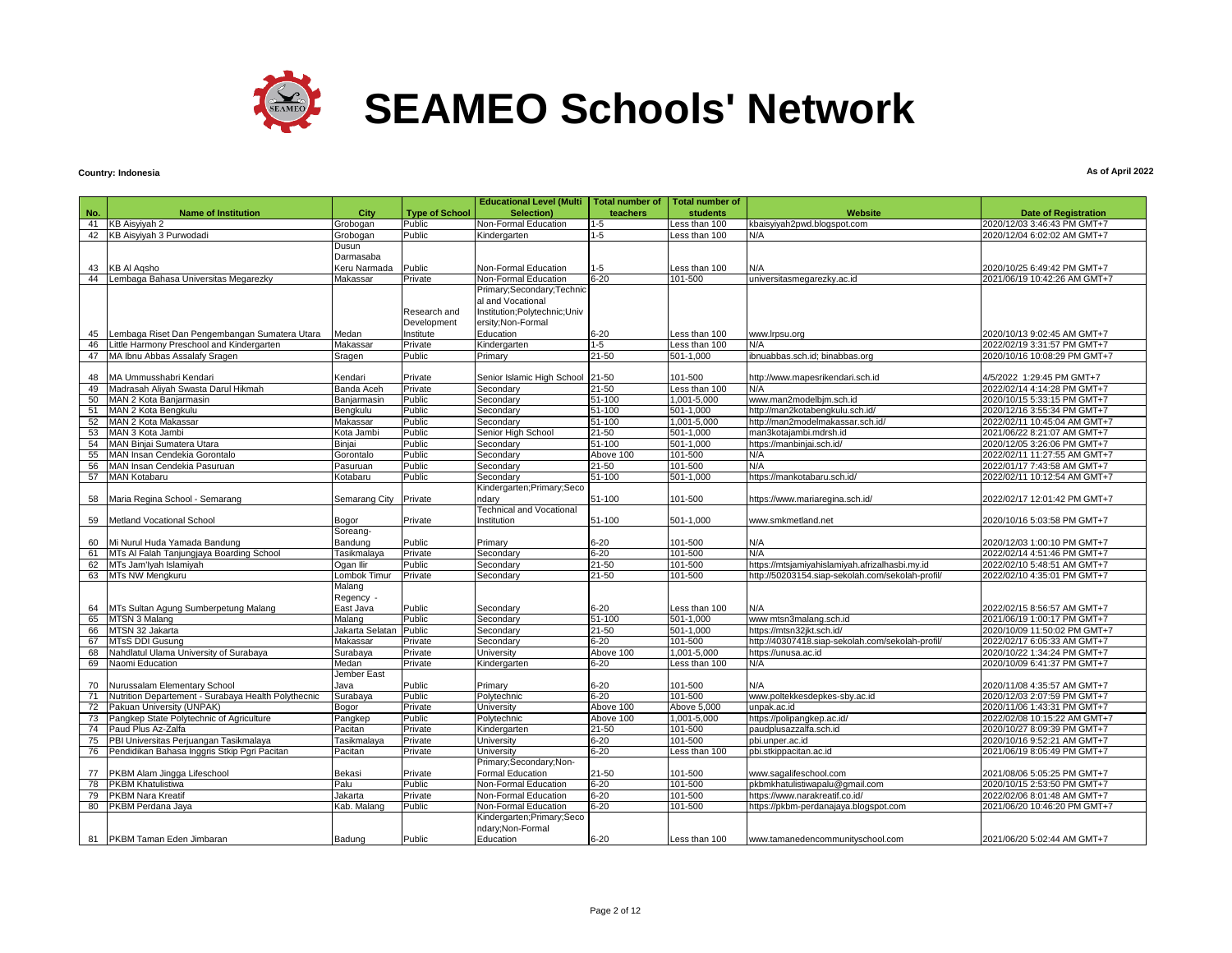

# **Country: Indonesia**

|     |                                                        |                       |                       | <b>Educational Level (Multi</b>                | Total number of | <b>Total number of</b> |                                                 |                              |
|-----|--------------------------------------------------------|-----------------------|-----------------------|------------------------------------------------|-----------------|------------------------|-------------------------------------------------|------------------------------|
| No. | <b>Name of Institution</b>                             | City                  | <b>Type of School</b> | Selection)                                     | teachers        | students               | Website                                         | <b>Date of Registration</b>  |
|     |                                                        |                       |                       | Primary;Secondary;Technic<br>al and Vocational |                 |                        |                                                 |                              |
|     |                                                        |                       |                       | Institution; Special Needs                     |                 |                        |                                                 |                              |
|     |                                                        | Lima Puluh            |                       | Education;Non-Formal                           |                 |                        |                                                 |                              |
| 82  | PKBM Yayasan Generasi Puti Bungsu Koto                 | Kota                  | Public                | Education                                      | 21-50           | Less than 100          | N/A                                             | 2020/12/08 10:18:50 AM GMT+7 |
| 83  | Politeknik Aceh                                        | Banda Aceh            | Private               | Polytechnic                                    | 51-100          | 101-500                | https://www.politeknikaceh.ac.id/               | 2020/10/13 8:48:21 PM GMT+7  |
|     |                                                        |                       |                       | <b>Technical and Vocational</b>                |                 |                        |                                                 |                              |
| 84  | Politeknik Kelapa Sawit Citra Widya Edukasi            | Bekasi                | Private               | Institution; Polytechnic                       | 21-50           | 101-500                | https://cwe.ac.id/                              | 2022/02/09 9:47:19 PM GMT+7  |
| 85  | Politeknik Manufaktur Bandung                          | Bandung               | Public                | Polytechnic                                    | 51-100          | 1,001-5,000            | www.polman-bandung.ac.id                        | 2020/10/12 12:22:26 PM GMT+7 |
| 86  | Politeknik Manufaktur Bandung (Polman)                 | Bandung               | Public                | Polytechnic                                    | Above 100       | 1,001-5,000            | www.polman-bandung.ac.id                        | 2020/10/15 3:30:55 PM GMT+7  |
| 87  | Politeknik Manufaktur Negeri Bangka Belitung           | Sungailiat            | Public                | Polytechnic                                    | Above 100       | 501-1.000              | http://www.polman-babel.ac.id                   | 2020/10/09 9:26:16 AM GMT+7  |
| 88  | Politeknik Negeri Bali                                 | Denpasar              | Public                | Polytechnic                                    | Above 100       | Above 5,000            | www.pnb.ac.id                                   | 2020/12/05 8:09:24 PM GMT+7  |
| 89  | Politeknik Negeri Bandung                              | Bandung               | Public                | Polytechnic                                    | Above 100       | Above 5,000            | www.polban.ac.id                                | 2020/10/20 5:04:58 PM GMT+7  |
| 90  | Politeknik Negeri Batam                                | Batam                 | Public                | Polytechnic                                    | Above 100       | Above 5,000            | polibatam.ac.id                                 | 2020/10/09 9:49:44 AM GMT+7  |
| 91  | Politeknik Negeri Bengkalis                            | Bengkalis             | Public                | Polytechnic                                    | Above 100       | 1,001-5,000            | http://www.polbeng.ac.id/                       | 2020/10/09 10:27:31 AM GMT+7 |
| 92  | Politeknik Negeri Cilacap                              | Cilacap               | Public                | Polytechnic                                    | 51-100          | 1,001-5,000            | www.pnc.ac.id                                   | 2020/10/14 1:58:08 PM GMT+7  |
| 93  | Politeknik Negeri Jakarta                              | Kota Depok            | Public                | Polytechnic                                    | Above 100       | Above 5,000            | www.pnj.ac.id                                   | 2021/06/20 9:20:56 PM GMT+7  |
| 94  | Politeknik Negeri Malang                               | Malang                | Public                | Polytechnic                                    | Above 100       | Above 5,000            | www.polinema.ac.id                              | 2020/10/12 9:55:57 PM GMT+7  |
| 95  | Politeknik Negeri Medan                                | Medan                 | Public                | Polytechnic                                    | Above 100       | Above 5,000            | www.polmed.ac.id                                | 2021/06/21 8:50:31 AM GMT+7  |
| 96  | Politeknik Negeri Semarang                             | Semarang              | Public                | Polytechnic                                    | Above 100       | Above 5,000            | polines.ac.id                                   | 2020/10/14 4:12:10 PM GMT+7  |
| 97  | Politeknik Negeri Sriwijaya                            | Palembang             | Public                | Polytechnic                                    | Above 100       | Above 5,000            | www.polsri.ac.id                                | 2020/12/05 8:49:51 AM GMT+7  |
| 98  | Politeknik Pariwisata Medan                            | Medan                 | Goverment             | Polytechnic                                    | 51-100          | 1,001-5,000            | www.poltekparmedan.ac.id                        | 2020/10/11 8:53:26 AM GMT+7  |
| 99  | Politeknik Pertanian Negeri Samarinda                  | Samarinda             | Public                | Polytechnic                                    | Above 100       | 1,001-5,000            | http://politanisamarinda.ac.id/                 | 2020/10/09 10:08:28 AM GMT+7 |
| 100 | Politeknik Piksi Ganesha                               | Bandung               | Private               | Polytechnic                                    | Above 100       | 1,001-5,000            | www.piksi.ac.id                                 | 2020/10/10 5:10:32 PM GMT+7  |
| 101 | Polytechnic of Marine and Fisheries Pangandaran        | Pangandaran           | Public                | Polytechnic                                    | $21 - 50$       | 101-500                | https://poltekkppangandaran.ac.id/              | 2020/10/09 2:10:03 PM GMT+7  |
|     | 102 Polytechnic State of Samarinda                     | Samarinda             | Public                | Polytechnic                                    | Above 100       | 1,001-5,000            | www.polnes.ac.id                                | 2020/10/09 2:30:45 PM GMT+7  |
| 103 | Polythecnic of Tanjungbalai                            | Tanjungbalai          | Private               | Polytechnic                                    | 21-50           | 101-500                | poltan.ac.id                                    | 2021/06/19 7:07:35 AM GMT+7  |
|     |                                                        |                       |                       | Kindergarten; Primary; Seco                    |                 |                        |                                                 |                              |
|     | 104 Pratiwi School                                     | Depok                 | Private               | ndary                                          | 21-50           | 101-500                | pratiwischool.sch.id                            | 2021/06/24 11:23:08 AM GMT+7 |
|     |                                                        |                       |                       |                                                |                 |                        | https://unper.ac.id/; https://pbi.unper.ac.id/; |                              |
|     | 105 Prodi PBI Universitas Perjuangan Tasikmalaya       | Tasikmalaya           | Private               | University                                     | 6-20            | 101-500                | https://unper.id/login                          | 2020/10/15 10:34:22 PM GMT+7 |
|     |                                                        |                       |                       | Primary;Secondary;Non-                         |                 |                        |                                                 |                              |
|     | 106 Saga Lifeschool                                    | Bekasi                | Private               | Formal Education                               | 21-50           | 101-500                | www.sagalifeschool.com                          | 2021/08/06 5:39:21 PM GMT+7  |
|     | 107 Saim (Sekolah Alam Insan Mulia) Senior High School | Surabaya              | Private               | Secondarv                                      | 6-20            | Less than 100          | www.saim.sch.id                                 | 2020/10/30 1:32:34 PM GMT+7  |
|     |                                                        |                       | International         |                                                |                 |                        |                                                 |                              |
|     | 108 Sampoerna Academy Jakarta                          | Jakarta               | School                | Primarv                                        | 21-50           | 101-500                | http://www.sampoernaacademy.sch.id/             | 2021/06/15 10:07:03 PM GMT+7 |
|     |                                                        |                       |                       | Secondary;Non-Formal                           |                 |                        |                                                 |                              |
|     | 109 SBS Young Entrepreneur School                      | Bekasi                | Private               | Education                                      | 6-20            | Less than 100          | www.sagalifeschool.com                          | 2021/08/06 5:45:46 PM GMT+7  |
|     |                                                        |                       |                       | Secondary; Technical and                       |                 |                        |                                                 |                              |
|     |                                                        |                       |                       | Vocational                                     |                 |                        |                                                 |                              |
|     | 110 School of Selamat Pagi Indonesia                   | City of Batu          | Private               | Institution; University                        | 6-20            | 101-500                | http://www.selamatpagiindonesia.org/            | 2020/12/03 1:24:56 PM GMT+7  |
|     |                                                        |                       |                       | <b>Technical and Vocational</b>                |                 |                        |                                                 |                              |
|     | 111 School of Vocational Studies IPB University        | Bogor                 | Public                | Institution                                    | Above 100       | Above 5,000            | sv.ipb.ac.id                                    | 2020/10/09 4:41:40 PM GMT+7  |
|     | 112 SD AI Irsyad AI Islamiyyah 01 Purwokerto           | Banyumas              | Private               | Primary                                        | 51-100          | 1,001-5,000            | sdalirsyad01pwt.sch.id                          | 2020/10/22 3:00:42 AM GMT+7  |
|     | 113 SD Al-Azhar Syifa Budi Cibinong                    | Bogor                 | yayasan               | Primary                                        | 21-50           | 101-500                | http://sdasbc.sch.id                            | 2020/10/16 3:47:58 PM GMT+7  |
|     | 114 SD Ar Rafi' Bandung (Ar Rafi' Primary School)      | Bandung               | Private               | Primary                                        | 51-100          | 501-1,000              | https://www.arrafibandung.com/                  | 2022/02/21 1:58:05 PM GMT+7  |
|     |                                                        | Tangerang             |                       |                                                |                 |                        |                                                 |                              |
|     | 115 SD Islam Al Hidayah                                | Selatan               | Private               | Primary                                        | 6-20            | 101-500                | https://sdi-alhidayah.sch.id/                   | 2022/02/11 3:59:23 PM GMT+7  |
|     | 116 SD Islam Al-Irsyad Gintungreja                     | Cilacap               | Private               | Primary                                        | $6 - 20$        | 101-500                | www.sdalirsyadgintungreja.sch.id                | 2021/11/05 7:57:05 AM GMT+7  |
|     | 117 SD Islam At-Taubah Pulomas                         | Jakarta Timur         | Private               | Primary                                        | 21-50           | 501-1,000              | https://at-taubah.sch.id/                       | 2022/02/11 2:33:21 PM GMT+7  |
|     | 118 SD Islam Terpadu Mutiara Hati Semarang City        | Semarang City         | Private               | Primary                                        | $6 - 20$        | 101-500                | https://sdit.mutiara-hati-smg.sch.id/           | 2022/02/07 1:54:01 PM GMT+7  |
|     | 119 SD IT Alam Nurul Islam                             | Yogyakarta            | Private               | Primary                                        | 21-50           | 101-500                | http://www.sekolahalamjogja.com/                | 2022/02/07 7:24:21 AM GMT+7  |
|     | 120 SD Labschool UNNES                                 | Semarang              | Private               | Primary                                        | 21-50           | 101-500                | https://labschool.unnes.ac.id/                  | 2020/10/09 8:30:05 PM GMT+7  |
|     | 121 SD Lazuardi Al Falah Gcs Klaten                    | Indonesia             | Private               | Primary                                        | $6 - 20$        | Less than 100          | https://www.lazuardialfalah.sch.id              | 2020/10/20 10:12:38 AM GMT+7 |
|     | 122 SD Muhammadiyah Manyar                             | Gresik                | Private               | Primary                                        | 21-50           | 501-1,000              | www.sdmm.sch.id                                 | 2020/10/11 9:08:20 AM GMT+7  |
|     | 123 SD Nasional Kps                                    | Balikpapan            | Private               | Primary                                        | 21-50           | 101-500                | https://sd.kps.sch.id/                          | 2022/02/27 7:51:18 PM GMT+7  |
|     |                                                        |                       |                       |                                                |                 |                        |                                                 |                              |
|     | 124 SD Negeri 02 Moramo Utara                          | Konawe Selatan Public |                       | Primary                                        | 6-20            | 101-500                | N/A                                             | 2020/10/14 8:32:22 AM GMT+7  |
|     | 125 SD Negeri 05 Puhun Pintu Kabun                     | Bukittinggi           | Public                | Primary                                        | $6 - 20$        | 101-500                | www.sdn05pintukabun.sch.id                      | 2020/10/11 10:47:25 AM GMT+7 |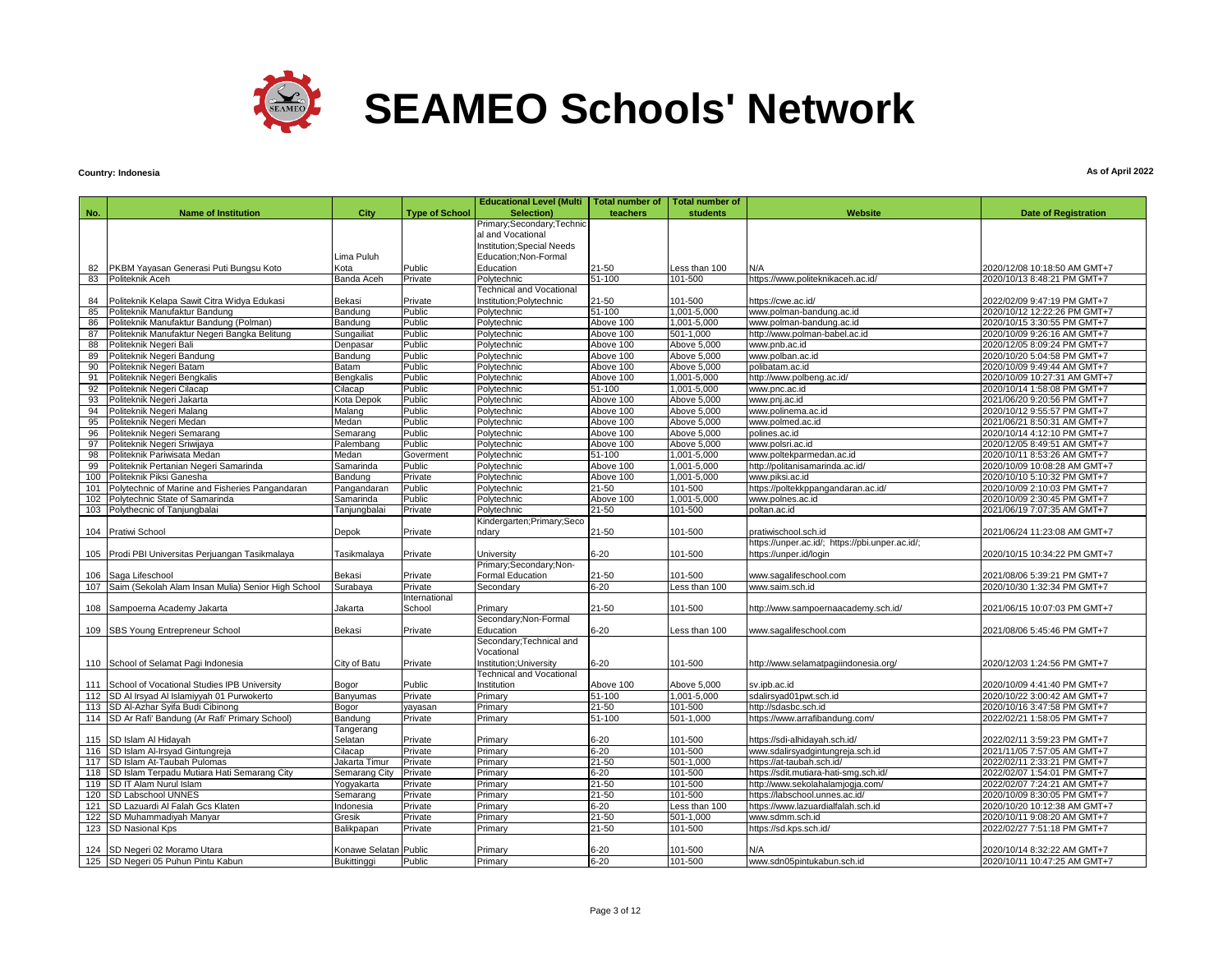

#### **Country: Indonesia**

|     |                                                |                              |                       | <b>Educational Level (Multi</b> | <b>Total number of</b> | <b>Total number of</b> |                                                        |                              |
|-----|------------------------------------------------|------------------------------|-----------------------|---------------------------------|------------------------|------------------------|--------------------------------------------------------|------------------------------|
| No. | <b>Name of Institution</b>                     | City                         | <b>Type of School</b> | Selection)                      | teachers               | <b>students</b>        | <b>Website</b>                                         | <b>Date of Registration</b>  |
| 126 | SD Negeri 1 Dajan Peken                        | Tabanan                      | Public                | Primary                         | $21 - 50$              | 501-1.000              | N/A                                                    | 2020/10/09 7:14:28 PM GMT+7  |
| 127 | SD Negeri 1 Ngrami                             | Naaniuk                      | Public                | Primary                         | $6 - 20$               | 101-500                | N/A                                                    | 2021/06/20 2:20:49 PM GMT+7  |
| 128 | SD Negeri 1 Suru                               | Grobogan                     | Public                | Primary                         | $6 - 20$               | 101-500                | N/A                                                    | 2022/02/17 8:44:20 PM GMT+7  |
|     | 129 SD Negeri 105 Durian                       | Tana Toraia                  | Public                | Primarv                         | $6 - 20$               | 101-500                | N/A                                                    | 2020/10/15 3:27:04 PM GMT+7  |
|     |                                                |                              |                       |                                 |                        |                        |                                                        |                              |
|     |                                                |                              |                       |                                 |                        |                        |                                                        |                              |
| 130 | SD Negeri 15 Laonti                            | Konawe Selatar               | Public                | Primary                         | $1 - 5$                | Less than 100          | https://sdn15laonti.blogspot.com/                      | 2020/12/03 12:34:34 PM GMT+7 |
| 131 | SD Negeri 2 Dampit                             | Malang                       | Public                | Primary                         | $6 - 20$               | 101-500                | http://sdnegeri2dampit.blogspot.com                    | 2020/10/10 2:26:04 PM GMT+7  |
| 132 | SD Negeri 2 Limbangan                          | Nonosobo                     | Public                | Primary                         | $6 - 20$               | Less than 100          | N/A                                                    | 2021/06/19 3:20:24 PM GMT+7  |
|     |                                                |                              |                       |                                 |                        |                        |                                                        |                              |
| 133 | SD Negeri 2 Wolasi                             | Konawe Selatan Public        |                       | Primary                         | 6-20                   | Less than 100          | https://sdn2wolasi.go.id                               | 2020/10/12 9:05:33 PM GMT+7  |
| 134 | SD Negeri 28 Dangin Puri                       | Denpasar, Bali               | Public                | Primary                         | $21 - 50$              | 101-500                | N/A                                                    | 4/24/2022 11:48:27 PM GMT+7  |
| 135 | SD Negeri 3 Banjar Anyar                       | Tabanan                      | Public                | Primarv                         | $6 - 20$               | Less than 100          | https://sdnegeri3banjaranyartabananbali.blogspot.com/  | 4/24/2022 11:50:42 AM GMT+7  |
|     |                                                |                              |                       |                                 |                        |                        |                                                        |                              |
| 136 | SD Negeri 3 Ranomeeto                          | <b>Konawe Selatan Public</b> |                       | Primary                         | $6 - 20$               | 101-500                | www.sdn3ranomeeto.sch.id                               | 2020/10/10 9:20:37 PM GMT+7  |
| 137 | SD Negeri 6 Delod Peken                        | <b>Tabanan</b>               | Public                | Primary                         | $6 - 20$               | 101-500                | N/A                                                    | 2020/10/09 7:23:28 PM GMT+7  |
| 138 | SD Negeri 8 Mas, Ubud, Gianyar                 | Gianyar                      | Public                | Primary                         | $6 - 20$               | 101-500                | N/A                                                    | 2020/10/09 8:18:55 PM GMT+7  |
| 139 | SD Negeri Bendungrejo                          | Vganjuk                      | Public                | Primary                         | $6 - 20$               | 101-500                | N/A                                                    | 2020/12/03 12:52:33 PM GMT+7 |
| 140 | SD Negeri Donorati                             | Purworejo                    | Public                | Primary                         | $6 - 20$               | Less than 100          | N/A                                                    | 2020/10/10 3:50:27 PM GMT+7  |
| 141 | SD Negeri Wonorejo I                           | Probolinggo                  | Public                | Primary                         | $6 - 20$               | 101-500                | N/A                                                    | 2021/06/18 7:51:38 PM GMT+7  |
| 142 | SD PLTU Suralaya Wukir Retawu                  | Cilegon                      | Private               | Priman                          | $21 - 50$              | 101-500                | sdwukirretawu.sch.id                                   | 2021/11/08 12:23:01 AM GMT+7 |
| 143 | SD Sekolah Alam Insan Mulia                    | Surabaya                     | Private               | Primary                         | $21 - 50$              | 101-500                | saim.sch.id                                            | 2020/11/17 1:05:20 PM GMT+7  |
| 144 | SD Widuri / Widuri Primary School              | Bandung                      | Private               | Primary                         | $6 - 20$               | 101-500                | N/A                                                    | 2021/06/19 8:05:30 AM GMT+7  |
| 145 | SDI Aisyiyah Jatinom                           | <b>Blitar</b>                | Private               | Primary                         | $6 - 20$               | 101-500                | N/A                                                    | 2021/06/20 8:48:17 AM GMT+7  |
| 146 | SDIT AI Bayyinah                               | Garut                        | Private               | Primary                         | $21 - 50$              | 101-500                | N/A                                                    | 2020/12/03 7:11:11 PM GMT+7  |
| 147 | <b>SDIT AI Qudwah</b>                          | Musi Rawas                   | Public                | Primary;Secondary               | 21-50                  | 101-500                | sditalqudwahmura.sch.id                                | 2020/10/25 4:51:35 PM GMT+7  |
| 148 | <b>SDIT Alamy</b>                              | Subang                       | Private               | Primary                         | 51-100                 | 501-1.000              | www.sditalamysubang.sch.id                             | 2020/12/04 7:34:02 AM GMT+7  |
| 149 | SDN 155 Gunung Rahayu                          | Bandung                      | Public                | Primary                         | 21-50                  | 501-1.000              | N/A                                                    | 2022/02/09 2:54:05 PM GMT+7  |
|     |                                                | Bandar                       |                       |                                 |                        |                        |                                                        |                              |
| 150 | SDN 2 Perumnas Way Halim                       | ampung                       | Public                | Primary                         | 21-50                  | 501-1,000              | N/A                                                    | 2021/06/18 10:42:05 PM GMT+7 |
| 151 | <b>SDN 3 Sukamukti</b>                         | Purwakarta                   | Public                | Primary                         | $6 - 20$               | 101-500                | N/A                                                    | 2020/10/15 4:05:56 PM GMT+7  |
|     | 152 SDN 4 Moramo                               | <b>Consel</b>                | Public                | Primary                         | $6 - 20$               | Less than 100          | N/A                                                    | 2020/10/11 8:38:16 AM GMT+7  |
|     |                                                | Hulu Sungai                  |                       |                                 |                        |                        |                                                        |                              |
| 153 | SDN Kaludan Luar                               | Utara                        | Public                | Primary                         | $6 - 20$               | 101-500                | N/A                                                    | 2020/10/13 7:31:32 PM GMT+7  |
| 154 | SDN Kampung Bali 07 Pagi                       | Jakarta Pusat                | Public                | Primary                         | $6 - 20$               | 101-500                | N/A                                                    | 2020/10/28 4:27:41 AM GMT+7  |
| 155 | SDN Kebon Kosong 02                            | Jakarta                      | Public                | Primary                         | $6 - 20$               | 101-500                | N/A                                                    | 2022/02/10 1:19:04 PM GMT+7  |
|     |                                                |                              |                       |                                 | $6 - 20$               |                        | N/A                                                    |                              |
| 156 | SDN Keraton 1                                  | Martapura                    | Public                | Primary                         |                        | 101-500                |                                                        | 2021/06/19 10:16:47 AM GMT+7 |
| 157 | SDN Lempuyangwangi                             | Yoqyakarta                   | Public                | Primary                         | 21-50                  | 501-1,000              | www.sdlempuyangwangi.sch.id                            | 2020/10/10 9:36:10 PM GMT+7  |
| 158 | SDN Pucang 1 Sidoarjo                          | Sidoarjo                     | Public                | Primary                         | $6 - 20$               | 501-1.000              | N/A                                                    | 2022/02/11 5:08:46 AM GMT+7  |
| 159 | SDN Rejowinangun Utara 3                       | Magelang                     | Public                | Primary                         | $6 - 20$               | Less than 100          | N/A                                                    | 2020/10/09 2:05:38 PM GMT+7  |
| 160 | SDN Salatiga 01                                | Salatiga                     | Public                | Primary                         | $6 - 20$               | 101-500                | N/A                                                    | 2022/02/10 8:25:03 AM GMT+7  |
| 161 | <b>SDN Sonorejo I</b>                          | Bojonegoro                   | Public                | Primary                         | $6 - 20$               | 101-500                | N/A                                                    | 2021/06/19 6:58:01 AM GMT+7  |
| 162 | <b>SDN Sukasirna Cilaku Cianjur</b>            | Cianjur                      | Public                | Primary                         | $6 - 20$               | 101-500                | https://sdn-sukasirna.blogspot.com/?m=1                | 2021/06/18 11:19:50 PM GMT+7 |
| 163 | <b>SDN Sukasirna Kec. Cilaku</b>               | Kab. Cianjur                 | Public                | Primary                         | $6 - 20$               | 101-500                | https://sdn-sukasirna.blogspot.com/                    | 2020/10/10 8:12:43 PM GMT+7  |
| 164 | SDN Utan Kayu Selatan 17 Pagi                  | Jakarta                      | Public                | Primary                         | $6 - 20$               | 101-500                | N/A                                                    | 2020/10/09 10:56:17 AM GMT+7 |
|     |                                                |                              |                       |                                 |                        |                        | http://sdwonosari1wonosari.pendidikan.gunungkidulkab.g |                              |
| 165 | SDN Wonosari I Gunungkidul                     | Wonosari                     | Public                | Primary                         | 21-50                  | 501-1,000              | o.id/                                                  | 2020/12/03 8:49:25 PM GMT+7  |
| 166 | SDS IT AI Ikhlas Konggo                        | Sunggal                      | Public                | Kindergarten, Primary           | 51-100                 | 501-1,000              | https://alikhlaskonggo.sch.id/                         | 4/8/2022 6:06:01 PM GMT+7    |
| 167 | SDS Model Al Azhar Medan                       | Medan                        | Public                | Primary                         | $21 - 50$              | 101-500                | https://www.al-azharmedan.sch.id/                      | 2022/02/12 12:36:24 PM GMT+7 |
| 168 | Sebelas Maret University                       | Surakarta                    | Public                | University                      | Above 100              | Above 5,000            | https://fkip.uns.ac.id                                 | 2022/02/07 11:36:05 AM GMT+7 |
|     | Secondary School of Three Balusu (SMP Negeri 3 |                              |                       |                                 |                        |                        |                                                        |                              |
| 169 | Balusu)                                        | Barru                        | Public                | Secondary                       | $6 - 20$               | 101-500                | http://www.smpn3balusu.sch.id                          | 2020/10/27 10:25:30 AM GMT+7 |
|     |                                                |                              |                       | Kindergarten;Primary;Seco       |                        |                        |                                                        |                              |
|     | 170 Sekolah Alam Bogor                         | Bogor                        | Private               | ndary                           | 51-100                 | 501-1,000              | www.sekolahalambogor.id                                | 2020/12/03 3:32:22 PM GMT+7  |
|     |                                                | Lampung                      |                       | Kindergarten; Primary; Seco     |                        |                        |                                                        |                              |
| 171 | Sekolah Alam Lampung                           | Selatan                      | Private               | ndary                           | 51-100                 | 101-500                | www.sekolahalamlampung.weebly.com                      | 2020/11/09 8:35:31 AM GMT+7  |
| 172 | Sekolah Alam Pacitan                           | Pacitan                      | Private               | Primary                         | $21 - 50$              | 101-500                | sekolahalampacitan.sch.id                              | 2020/11/03 9:09:23 AM GMT+7  |
| 173 | Sekolah Alam Palembang                         | Palembang                    | Public                | <b>Kindergarten</b>             | $1 - 5$                | Less than 100          | www.sekolahalampalembang.com                           | 2020/11/27 7:50:20 PM GMT+7  |
|     |                                                | Depok and                    |                       | Kindergarten;Primary;Seco       |                        |                        |                                                        |                              |
|     | 174 Sekolah Al-Jannah                          | Jakarta                      | Private               | ndary                           | 51-100                 | 501-1,000              | http://www.sekolah-aljannah.com/sekolah-ias-al-jannah  | 2020/11/17 8:41:09 AM GMT+7  |
|     |                                                |                              |                       |                                 |                        |                        |                                                        |                              |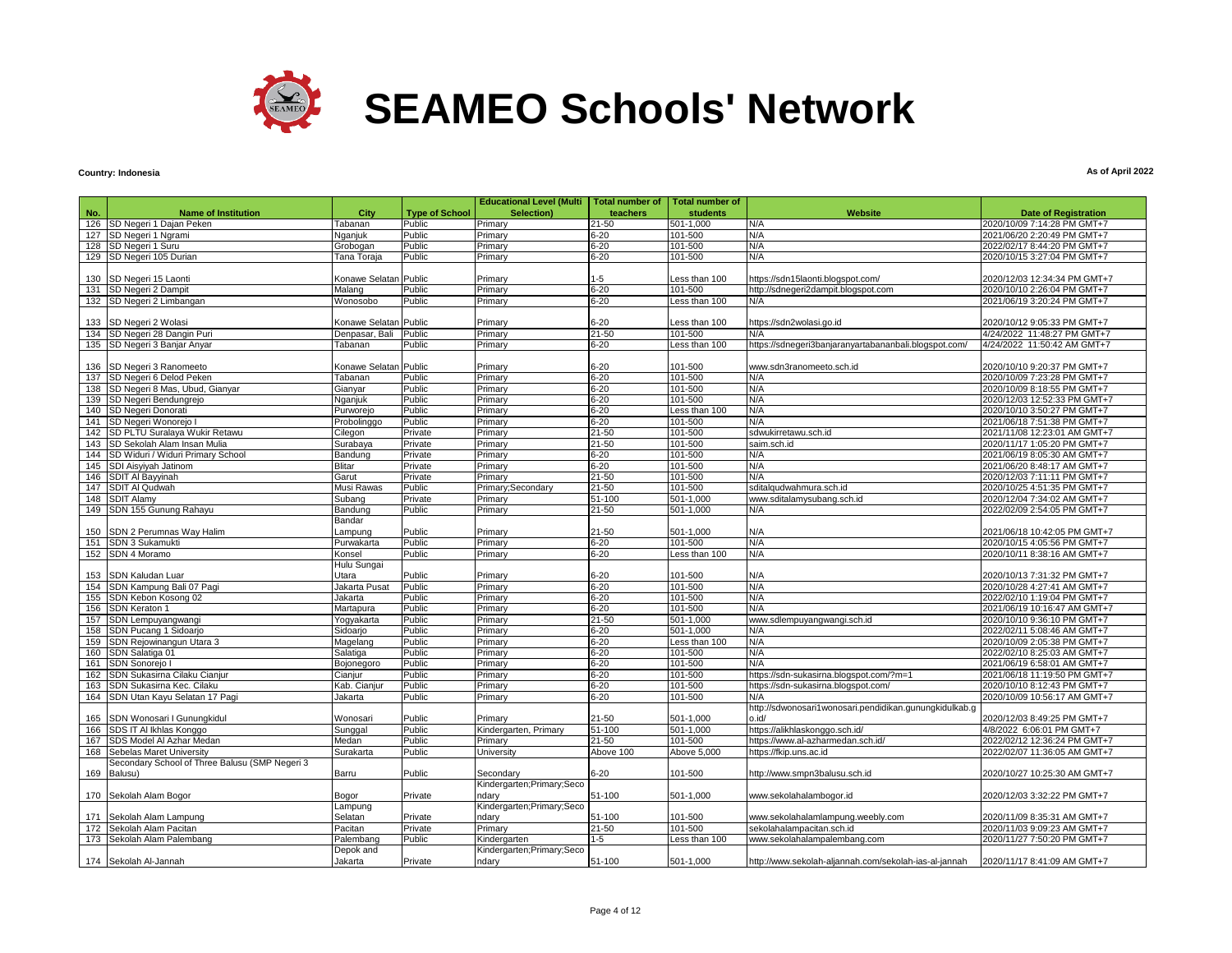

## **Country: Indonesia**

|     |                                                 |                |                       | <b>Educational Level (Multi</b> | <b>Total number of</b> | <b>Total number of</b> |                                                            |                              |
|-----|-------------------------------------------------|----------------|-----------------------|---------------------------------|------------------------|------------------------|------------------------------------------------------------|------------------------------|
| No. | <b>Name of Institution</b>                      | City           | <b>Type of School</b> | Selection)                      | teachers               | students               | <b>Website</b>                                             | <b>Date of Registration</b>  |
|     | 175 Sekolah Dasar Negeri Ngestiharjo            | Gunungkidul    | Public                | Primary                         | $6 - 20$               | 101-500                | sdngestiharjo.blogspot.com                                 | 2021/06/21 10:21:38 AM GMT+7 |
|     |                                                 |                |                       | Kindergarten; Primary; Seco     |                        |                        |                                                            |                              |
|     |                                                 |                |                       | ndary; Technical and            |                        |                        |                                                            |                              |
|     | 176 Sekolah Elsadai                             | Batam          | Private               | Vocational Institution          | 21-50                  | 101-500                | www.elsadaischool.sch.id                                   | 2021/06/18 6:00:00 PM GMT+7  |
|     |                                                 |                |                       | Kindergarten; Primary; Seco     |                        |                        |                                                            |                              |
|     | 177 Sekolah Gracia Nusantara                    | Malang         | Private               | ndary                           | 21-50                  | Less than 100          | sekolahgracianusantara.sch.id                              | 2021/07/23 11:44:07 PM GMT+7 |
|     |                                                 |                |                       | Kindergarten, Primary,          |                        |                        |                                                            |                              |
| 178 | Sekolah Indonesia Jeddah                        | Jeddah         | Public                | Secondary                       | 21-50                  | 001-5,000,             | http://sekolahindonesiajeddah.sch.id                       | 4/22/2022 6:10:48 PM GMT+7   |
|     | 179 Sekolah Tinggi Ilmu Ekonomi Sabang          | Banda Aceh     | Private               | University                      | 21-50                  | 001-5.000              | www.stiesabang.ac.id                                       | 2020/10/09 7:43:31 PM GMT+7  |
|     |                                                 | Kuningan,      |                       |                                 |                        |                        |                                                            |                              |
|     | Sekolah Tinggi Ilmu Kesehatan Kuningan (STIKes  | West Java      |                       |                                 |                        |                        |                                                            |                              |
|     | 180 Kuningan)                                   | (Jawa Barat)   | Private               | University                      | 51-100                 | ,001-5,000             | https://stikku.ac.id/                                      | 2022/02/07 9:58:22 AM GMT+7  |
| 181 | Sekolah Tinggi Informatika & Komputer Indonesia | Malang         | Private               | University                      | $21 - 50$              | 501-1.000              | www.stiki.ac.id                                            | 2021/02/01 5:58:33 AM GMT+7  |
| 182 | Sekolah Tinggi Pariwisata Ambarrukmo (STIPRAM)  | Yogyakarta     | Private               | University                      | Above 100              | Above 5,000            | www.stipram.ac.id                                          | 2020/10/12 8:27:18 AM GMT+7  |
| 183 | Senior High Global Islamic School               | Jakarta        | Private               | Secondary                       | 21-50                  | 101-500                | http://www.qlobal-islamic.com/                             | 2020/10/19 12:53:34 PM GMT+7 |
| 184 | Senior High School Muhammadiyah 3 Metro         | Metro          | Public                | Primary                         | Above 100              | 001-5,000              | http://www.smkmuh3metro.sch.id/                            | 2022/02/09 9:36:13 AM GMT+7  |
|     |                                                 |                |                       | Kindergarten; Primary; Seco     |                        |                        |                                                            |                              |
| 185 | SIT Fathona Pakjo Palembang                     | Pelembang      | Public                | ndary                           | 21-50                  | 101-500                | https://fathona.sch.id/                                    | 2022/01/24 11:13:15 AM GMT+7 |
| 186 | SLBS Putra Hanjuang                             | Garut          | Public                | Special Needs Education         | $6 - 20$               | ess than 100           | N/A                                                        | 2020/10/12 2:05:36 PM GMT+7  |
|     |                                                 | Pekalongan     |                       |                                 |                        |                        |                                                            |                              |
|     | 187 SMA Al Fusha International Boarding School  | Regency        | Private               | Secondary                       | $6 - 20$               | 101-500                | N/A                                                        | 2021/09/17 9:36:54 PM GMT+7  |
|     | 188 SMA Al Muttagin                             | Tasikmalaya    | Public                | Secondary                       | $21 - 50$              | 501-1,000              | www.sma-almuttagin-tasikmalaya.sch.id                      | 2020/10/12 9:40:01 AM GMT+7  |
|     |                                                 | Tangerang      |                       |                                 |                        |                        |                                                            |                              |
|     | 189 SMA Al-Fath                                 | Selatan        | Private               | Secondary                       | $6 - 20$               | Less than 100          | http://alfathschoolindonesia.sch.id/                       | 2022/02/09 10:46:53 PM GMT+7 |
|     | 190 SMA Anugerah Gloria Terpadu                 | Papua          | Private               | Secondary                       | $6 - 20$               | Less than 100          | N/A                                                        | 2020/10/17 12:57:33 AM GMT+7 |
| 191 | SMA Insan Cendekia Al Kausar                    | Indonesia      | Public                | Secondary                       | $21 - 50$              | Less than 100          | alkausar.sch.id                                            | 2021/06/21 8:14:49 AM GMT+7  |
| 192 | <b>SMA Ipiems</b>                               | Surabaya       | Private               | Secondary                       | $21 - 50$              | 501-1,000              | https://www.smaipiems.sch.id/                              | 2020/10/11 12:30:02 AM GMT+7 |
|     | 193 SMA Islam As Sakinah                        | Sidoarjo       | Private               | Secondary                       | $6 - 20$               | Less than 100          | www.smaislamassakinahsidoarjo.sch.id                       | 2022/02/02 7:27:40 PM GMT+7  |
|     | 194 SMA Islam Diponegoro Surakarta              | Surakarta      | Public                | Secondary                       | $21 - 50$              | Less than 100          | https://ypid.or.id/                                        | 2022/02/09 2:53:53 PM GMT+7  |
|     | 195 SMA Islam Terpadu Granada                   | Samarinda City | Public                | Secondary                       | 21-50                  | 101-500                | www.smaitgranada.sch.id                                    | 2020/12/03 2:33:52 PM GMT+7  |
|     | 196 SMA IT AI Izzah                             | Kota Sukabumi  | Private               | Secondary                       | $6 - 20$               | Less than 100          | N/A                                                        | 2021/01/16 3:14:59 PM GMT+7  |
|     |                                                 |                |                       |                                 |                        |                        |                                                            |                              |
|     | 197 SMA Labschool Cibubur                       | Kota Bekasi    | Private               | Secondary                       | 21-50                  | 501-1,000              | https://cibubur.labschoolunj.sch.id/sma-labschool-cibubur/ | 2020/12/12 12:33:59 PM GMT+7 |
| 198 | SMA Labschool Upi                               | Bandung        | Private               | Secondary                       | $21 - 50$              | 501-1,000              | http://smalabupi.sch.id                                    | 2020/10/09 6:40:27 PM GMT+7  |
|     | 199 SMA Muhammadiyah Jayapura                   | Jayapura City  | Private               | Secondary                       | 21-50                  | 101-500                | N/A                                                        | 2020/10/09 4:12:46 PM GMT+7  |
|     | 200 SMA Muhammadiyah Martapura Oku Timur        | Oku Timur      | Public                | Secondary                       | $6 - 20$               | Less than 100          | http://smamuhdmpa.blogspot.com/                            | 2022/02/09 10:53:09 AM GMT+7 |
|     | 201 SMA N 2 Binjai                              | Binjai         | Public                | Secondary                       | 51-100                 | 1,001-5,000            | N/A                                                        | 2022/02/09 12:11:48 PM GMT+7 |
|     |                                                 | Kabupaten      |                       |                                 |                        |                        |                                                            |                              |
|     | 202 SMA Negeri 1 Dolopo                         | Madiun         | Public                | Secondary                       | 51-100                 | 501-1,000              | http://sman1dolopo.sch.id                                  | 2021/01/11 7:01:10 AM GMT+7  |
|     |                                                 | Kabupaten      |                       |                                 |                        |                        |                                                            |                              |
|     | 203 SMA Negeri 1 Kibin                          | Serang         | Public                | Secondary                       | 21-50                  | 501-1,000              | sman1kibin.sch.id                                          | 2020/10/19 7:09:24 AM GMT+7  |
|     | 204 SMA Negeri 1 Mayong                         | Jepara         | Public                | Secondary                       | 51-100                 | 501-1,000              | https://sman1mayong.sch.id                                 | 2022/02/10 9:06:57 AM GMT+7  |
|     | 205 SMA Negeri 1 Panarukan                      | Situbondo      | Public                | Secondary                       | 21-50                  | 501-1,000              | www.sma1panarukan.sch id                                   | 2020/10/12 11:49:59 AM GMT+7 |
|     |                                                 | Pangkalan      |                       |                                 |                        |                        |                                                            |                              |
|     |                                                 | Susu           |                       |                                 |                        |                        |                                                            |                              |
|     |                                                 | Kab.Langkat    |                       |                                 |                        |                        |                                                            |                              |
|     | 206 SMA Negeri 1 Pangkalan Susu Sumatera Utara  | Sumut          | Public                | Secondary                       | 21-50                  | 501-1,000              | http://www.sman1pangkalansusu.sch.id                       | 2022/02/09 6:21:57 PM GMT+7  |
|     | 207 SMA Negeri 1 Singkawang                     | Singkawang     | Public                | Secondary                       | 51-100                 | 501-1,000              | http://sman1-singkawang.sch.id                             | 2020/10/09 10:21:58 AM GMT+7 |
|     | 208 SMA Negeri 16 Merangin                      | Jambi          | Public                | Secondary                       | $21 - 50$              | 101-500                | N/A                                                        | 2022/02/09 10:03:22 PM GMT+7 |
|     |                                                 | Kota           |                       |                                 |                        |                        |                                                            |                              |
| 209 | SMA Negeri 2 Kota Tanjungbalai                  | Tanjungbalai   | Public                | Secondary                       | $21 - 50$              | 101-500                | N/A                                                        | 2021/06/23 2:46:29 PM GMT+7  |
|     | 210 SMA Negeri 2 Semarang                       | Semarang       | Public                | Secondary                       | 51-100                 | 000,5-100,1            | https://sma2smg.sch.id                                     | 2020/10/15 8:28:15 PM GMT+7  |
| 211 | SMA Negeri 2 Situbondo                          | Situbondo      | Public                | Secondary                       | 51-100                 | $1,001 - 5,000$        | N/A                                                        | 2020/10/14 3:52:52 PM GMT+7  |
|     |                                                 | Kabupaten      |                       |                                 |                        |                        |                                                            |                              |
|     | 212 SMA Negeri 2 Taebenu                        | Kupang         | Public                | Junior High School              | 6-20                   | ess than 100           | N/A                                                        | 2021/06/18 8:43:57 PM GMT+7  |
| 213 | SMA Negeri 3 Gunungsitoli                       | Gunungsitoli   | Public                | Secondary                       | 51-100                 | 1,001-5,000            | www.sman3qunungsitoli.sch.id                               | 2020/10/09 4:46:07 PM GMT+7  |
|     | 214 SMA Negeri 3 Painan                         | Painan         | Public                | Secondary                       | 21-50                  | 101-500                | sman3painan.sch.id                                         | 2020/12/04 12:48:53 PM GMT+7 |
|     | 215 SMA Negeri 3 Singaraja                      | Singaraja      | Public                | Secondary                       | 51-100                 | ,001-5,000             | www.smantiara.sch.id                                       | 2022/03/28 5:14:00 PM GMT+7  |
|     | 216 SMA Negeri 3 Takalar                        | Takalar        | Public                | Secondary                       | 51-100                 | 1,001-5,000            | www.sman3takalar.sch.id                                    | 2020/10/15 4:30:28 PM GMT+7  |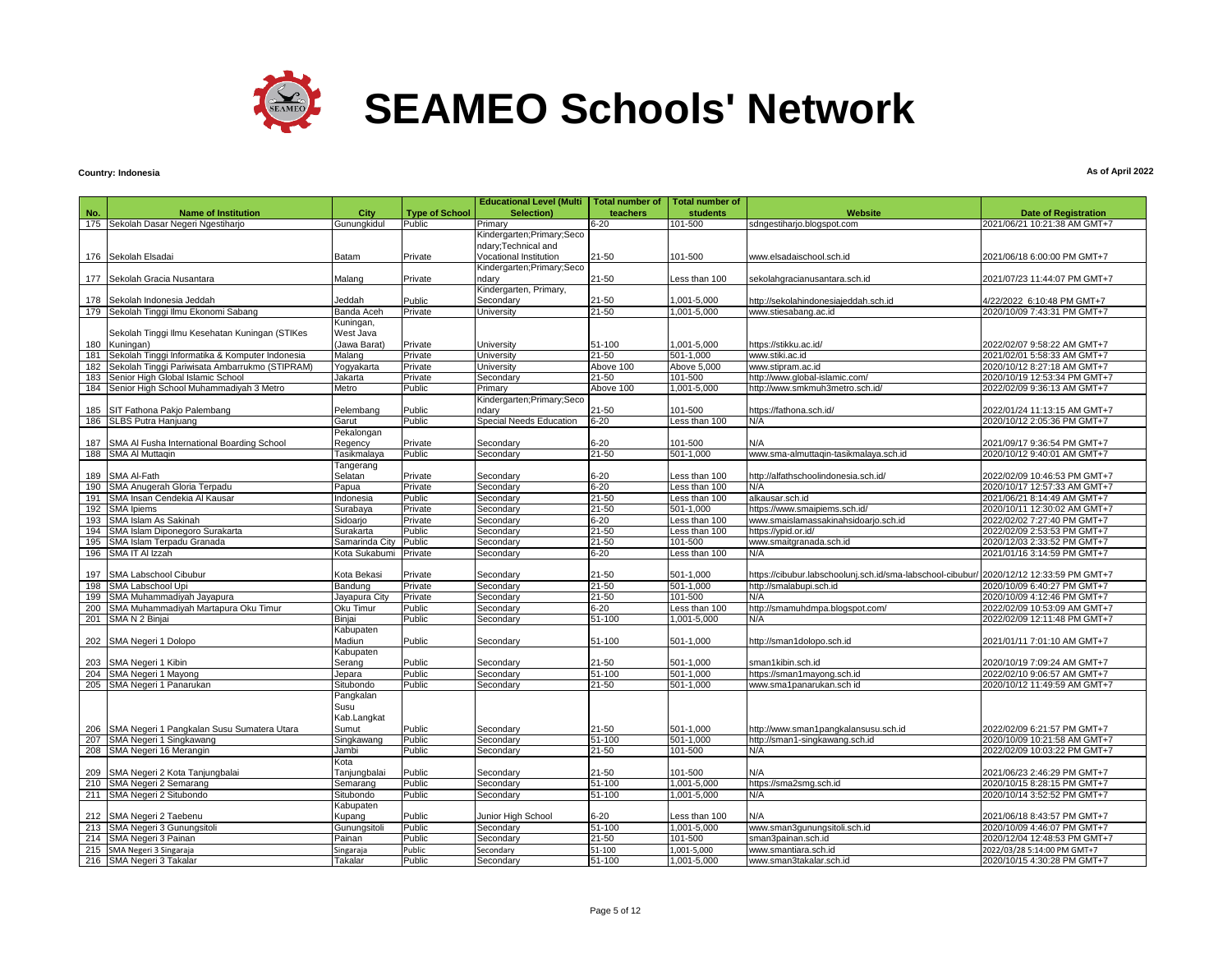

### **Country: Indonesia**

|            |                                         |                       |                       | <b>Educational Level (Multi</b>                | <b>Total number of</b> | <b>Total number of</b>  |                                        |                              |
|------------|-----------------------------------------|-----------------------|-----------------------|------------------------------------------------|------------------------|-------------------------|----------------------------------------|------------------------------|
| No.        | <b>Name of Institution</b>              | City                  | <b>Type of School</b> | Selection)                                     | teachers               | <b>students</b>         | <b>Website</b>                         | <b>Date of Registration</b>  |
|            |                                         |                       | NEGERI/PEMER          |                                                |                        |                         |                                        |                              |
|            | 217 SMA Negeri 7 Pekanbaru              | Pekanbaru             | <b>INTAH</b>          | Primary                                        | 51-100                 | 501-1,000               | https://www.sman7pekanbaru.sch.id/     | 2020/10/13 9:07:39 AM GMT+7  |
|            |                                         | Tangerang             |                       |                                                |                        |                         |                                        |                              |
|            | 218 SMA Negeri 8 Kota Tangerang Selatan | Selatan               | Public                | Junior high school                             | $21 - 50$              | 501-1,000               | www.sman8tangsel.sch.id                | 2020/10/15 6:29:10 PM GMT+7  |
|            |                                         | Malang City,          |                       |                                                |                        |                         |                                        |                              |
| 219        | SMA Negeri 8 Malang                     | East Java             | Public                | Secondary                                      | 51-100                 | 501-1,000               | http://sman8malang.sch.id              | 2022/02/17 11:44:51 AM GMT+7 |
| 220        | SMA Negeri Bali Mandara                 | Buleleng              | Public                | Secondary                                      | $21 - 50$              | 101-500                 | http://smanbalimandara.sch.id/         | 2022/02/09 1:26:48 PM GMT+7  |
| 221        | SMA Negeri Karya Sakti                  | Musi Rawas            | Public                | Secondary; Senior hight<br>school              | 21-50                  | 101-500                 | http://www.smankaryasakti.blogspot.com | 2022/02/09 11:41:12 PM GMT+7 |
| 222        | SMA Negeri Taruna Nala Jawa Timur       | Malang                | Public                | Secondarv                                      | $21 - 50$              | 501-1.000               | https://smantarunajatim.sch.id/        | 2020/12/03 1:02:41 PM GMT+7  |
| 223        | SMA Saim (Sekolah Alam Insan Mulia)     | Surabaya              | Private               | Secondary                                      | $6 - 20$               | Less than 100           | www.saim.sch.id                        | 2020/12/04 9:29:10 AM GMT+7  |
| 224        | SMAK 1 Penabur Jakarta                  | Dki Jakarta           | Private               | Secondary                                      | $51 - 100$             | 501-1.000               | smak1.bpkpenaburjakarta.or.id          | 2020/10/17 12:53:11 PM GMT+7 |
| 225        | SMAN 1 Bangli                           | Bangli                | Public                | Secondarv                                      | 51-100                 | 501-1.000               | N/A                                    | 2020/10/27 5:13:03 PM GMT+7  |
| 226        | <b>SMAN 1 Giri</b>                      | Banyuwangi            | Public                | Secondary                                      | $51 - 100$             | $501 - 1,000$           | sman1giri.sch.id                       | 2020/10/13 8:21:20 AM GMT+7  |
| 227        | SMAN 1 Jember                           | Jember                | Public                | Secondary                                      | 51-100                 | 501-1,000               | www.sman1jember.sch.id                 | 4/8/2022 9:06:31 AM GMT+7    |
|            |                                         | Bantul, D I           |                       |                                                |                        |                         |                                        |                              |
| 228        | SMAN 1 Kasihan                          | Yoqyakarta            | Public                | Secondary                                      | 51-100                 | 501-1,000               | http://sma-tirtonirmolo.sch.id         | 2020/11/02 1:15:14 PM GMT+7  |
| 229        | SMAN 1 Melaya                           | Jembrana              | Public                | Secondary                                      | $21 - 50$              | 501-1,000               | N/A                                    | 2022/02/10 3:11:18 PM GMT+7  |
| 230        | SMAN 1 Pamotan                          | Rembang               | Public                | Secondary                                      | $21 - 50$              | 501-1,000               | sman1pamotanrembang.sch.id             | 2020/10/15 5:14:29 PM GMT+7  |
| 231        | SMAN 1 Subang                           | Subang                | Public                | Secondary                                      | 51-100                 | 1,001-5,000             | http://sman1subang.sch.id              | 2021/09/01 9:10:14 AM GMT+7  |
| 232        | SMAN 1 Sungayang                        | Batusangkar           | Public                | Secondary                                      | 21-50                  | 501-1,000               | https://www.sman1sungayang.sch.id      | 2022/02/14 4:42:00 PM GMT+7  |
|            |                                         |                       |                       | <b>Technical and Vocational</b>                |                        |                         |                                        |                              |
| 233        | SMAN 1 Terbanggi Besar                  | .ampung               | Public                | Institution                                    | 51-100                 | 1,001-5,000             | smansa-gibes.sch.id                    | 2020/10/26 6:02:24 PM GMT+7  |
| 234        | SMAN 11 Batam                           | Batam                 | Public                | Secondary                                      | $6 - 20$               | 101-500                 | https://www.sman11batam.sch.id/        | 2022/02/12 11:17:48 AM GMT+7 |
| 235        | SMAN 11 Kabupaten Tebo                  | Tebo                  | Public                | Secondary                                      | $21 - 50$              | 101-500                 | sman11tebo.sch.id                      | 2020/10/19 9:52:28 PM GMT+7  |
|            |                                         |                       |                       |                                                |                        |                         |                                        |                              |
| 236        | SMAN 13 Konawe Selatan                  | Konawe Selatan Public |                       | Secondary                                      | $21 - 50$              | 101-500                 | https://sman13konsel.sch.id/           | 2022/02/11 2:24:45 PM GMT+7  |
| 237        | SMAN 14 Padang                          | Padang                | Public                | Secondary                                      | $51 - 100$             | 1,001-5,000             | N/A                                    | 2020/12/07 12:46:10 PM GMT+7 |
| 238<br>239 | SMAN 16 Malinau                         | Malinau               | Public                | Senior High School                             | $6 - 20$               | Less than 100           | N/A                                    | 2022/02/10 1:08:52 PM GMT+7  |
|            | SMAN 2 Babelan, Bekasi                  | Bekasi<br>Bengkulu    | Public                | Secondary                                      | 51-100                 | Above 5,000             | https://sman2babelan.sch.id/           | 2022/02/16 8:37:08 AM GMT+7  |
| 240        | SMAN 2 Bengkulu Selatan                 | Selatan               | Public                | Senior Secondary School                        | 51-100                 | 501-1,000               | http://www.sman2bengkuluselatan.sch.id | 2020/10/13 9:42:51 AM GMT+7  |
| 241        | SMAN 2 Jember                           | lember                | Public                | Secondary                                      | 51-100                 | 1,001-5,000             | http://www.sman2jember.sch.id/         | 2022/03/08 3:18:11 PM GMT+7  |
|            |                                         | Kupang East           |                       |                                                |                        |                         |                                        |                              |
| 242        | SMAN 2 Kupang                           | Nusa Tenggara Public  |                       | Secondary                                      | 51-100                 | 501-1,000               | N/A                                    | 2021/06/19 3:10:45 PM GMT+7  |
| 243        | SMAN 2 Sekayu                           | Sekayu                | Public                | Secondary                                      | $21 - 50$              | 101-500                 | https://www.sman2sekayu.sch.id/        | 2022/02/17 4:10:30 PM GMT+7  |
| 244        | SMAN 2 Tanjung Raja Lampung Utara       | Lampung               | Public                | Senior High School                             | $6 - 20$               | 101-500                 | N/A                                    | 2020/10/15 9:05:54 PM GMT+7  |
|            |                                         | Padang                |                       |                                                |                        |                         |                                        |                              |
| 245        | SMAN 3 Padang Panjang                   | Panjang               | Public                | Secondary                                      | 51-100                 | 501-1,000               | https://sman3pp.sch.id/                | 2022/02/09 2:17:28 PM GMT+7  |
| 246        | SMAN 5 Bekasi                           | Bekasi                | Public                | Secondarv                                      | 51-100                 | 1,001-5,000             | N/A                                    | 2020/10/23 8:01:51 AM GMT+7  |
|            | 247 SMAN 5 Cimahi                       | Cimahi                | Public                | Secondary                                      | 51-100                 | 1,001-5,000             | www.sman5cimahi.sch.id                 | 2020/12/04 3:05:47 PM GMT+7  |
| 248        | SMAN 6 Bulukumba                        | Bulukumba             | Public                | Primary                                        | $21 - 50$              | 501-1,000               | https://www.sman6bulukumba.sch.id      | 2022/02/09 4:12:04 PM GMT+7  |
| 249        | SMAN 6 Oku                              | Baturaja              | Public                | Secondary                                      | $21 - 50$              | 501-1,000               | N/A                                    | 2020/10/25 8:11:49 PM GMT+7  |
| 250        | SMAN Glenmore Banyuwangi                | Banyuwangi            | Public                | Secondary                                      | $51 - 100$             | 1,001-5,000             | https://sman1glenmore.sch.id/          | 2022/02/09 11:17:46 AM GMT+7 |
| 251        | <b>SMAN Unggul Subulussalam</b>         | Subulussalam          | Public                | Secondary                                      | $21 - 50$              | 101-500                 | N/A                                    | 2020/10/15 2:59:46 PM GMT+7  |
| 252        | SMAS Al Hikmah Surabaya                 | Surabaya              | Private               | Secondary                                      | $51 - 100$             | 501-1,000               | sma.alhikmahsby.sch.id                 | 2020/10/26 8:56:33 PM GMT+7  |
| 253        | SMAS Babussalam Pekanbru                | Pekanbaru             | Public                | Secondary                                      | $21 - 50$              | 101-500                 | http://smababussalampekanbaru.sch.id/  | 2020/10/13 11:20:10 AM GMT+7 |
| 254        | SMAS Muhammadiyah 1 Ponorogo            | Ponorogo              | Private               | Secondary                                      | $21 - 50$              | $\overline{501}$ -1,000 | http://smamuhipo.sch.id/               | 2022/02/09 11:02:02 AM GMT+7 |
| 255        | <b>SMASK Alvarez Paga</b>               | Maumere               | Private               | Secondary                                      | $21 - 50$              | 501-1,000               | https://www.smakalv.sch.id/            | 2022/02/12 1:56:58 PM GMT+7  |
|            |                                         |                       |                       | <b>Technical and Vocational</b>                |                        |                         |                                        |                              |
| 256        | SMK Al Huda Kota Kediri                 | Kediri                | Private               | Institution                                    | Above 100              | 1,001-5,000             | smkalhudakdr.sch.id                    | 2020/12/03 12:58:30 PM GMT+7 |
|            |                                         |                       |                       | <b>Technical and Vocational</b>                |                        |                         |                                        |                              |
| 257        | <b>SMK Astrindo</b>                     | Tegal                 | Private               | Institution                                    | 21-50                  | 501-1.000               | smkastrindo.sch.id                     | 2020/10/09 6:32:35 AM GMT+7  |
| 258        | SMK Bakti Bangsa Bandung                | <b>Bandung City</b>   | Public                | Vocational High School                         | $6 - 20$               | Less than 100           | https://smkbaktibangsabdg.sch.id/      | 2020/12/03 12:14:08 PM GMT+7 |
| 259        | SMK Bina Cendekia Cirebon               |                       | Private               | <b>Technical and Vocational</b>                | $21 - 50$              |                         |                                        | 2022/02/09 10:18:44 PM GMT+7 |
|            |                                         | Cirebon<br>Kota       |                       | Institution<br><b>Technical and Vocational</b> |                        | 501-1,000               | N/A                                    |                              |
|            | 260 SMK Bina Putera Nusantara           | Tasikmalaya           | Private               | Institution                                    | 51-100                 | 501-1,000               | smkbinaputeranusantara.sch.id          | 2020/12/03 5:33:06 PM GMT+7  |
|            |                                         |                       |                       |                                                |                        |                         |                                        |                              |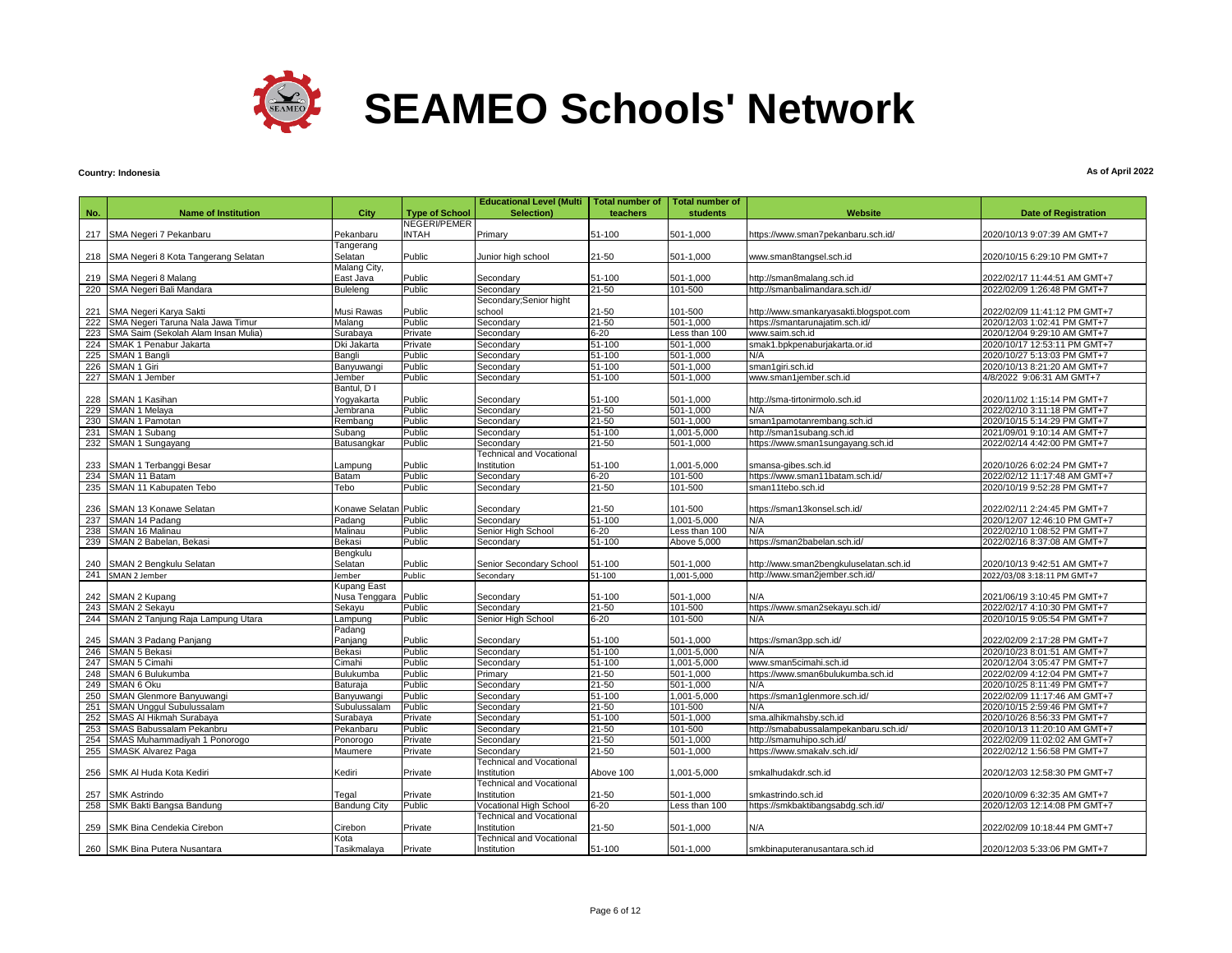

# **Country: Indonesia**

|     |                                                                            |                       |                       | <b>Educational Level (Multi</b>                | <b>Total number of</b> | Total number of    |                                                                      |                                                             |
|-----|----------------------------------------------------------------------------|-----------------------|-----------------------|------------------------------------------------|------------------------|--------------------|----------------------------------------------------------------------|-------------------------------------------------------------|
| No. | <b>Name of Institution</b>                                                 | City                  | <b>Type of School</b> | Selection)                                     | teachers               | students           | Website                                                              | <b>Date of Registration</b>                                 |
|     |                                                                            |                       |                       | <b>Technical and Vocational</b>                |                        |                    |                                                                      |                                                             |
|     | 261 SMK Ipiems                                                             | Surabaya              | Private               | Institution                                    | 21-50                  | 501-1,000          | http://smk-ipiems.sch.id/                                            | 2020/10/11 12:15:28 AM GMT+7                                |
|     |                                                                            |                       |                       | <b>Technical and Vocational</b>                |                        |                    |                                                                      |                                                             |
|     | 262 SMK Islam Jipang                                                       | <b>Brebes</b>         | Private               | Institution                                    | $21 - 50$              | 501-1,000          | http://www.smkislamjipang.sch.id                                     | 2020/10/10 8:39:26 PM GMT+7                                 |
| 263 | SMK Laboratorium Indonesia                                                 | Bogor                 | Private               | Secondary                                      | $21 - 50$              | 501-1,000          | https://smklabindo.sch.id/                                           | 2022/02/22 2:21:36 PM GMT+7                                 |
|     |                                                                            |                       |                       | <b>Technical and Vocational</b>                | $21 - 50$              |                    |                                                                      |                                                             |
| 264 | SMK Mekanika Buntet Pesantren Cirebon<br>265 SMK Muhammadiyah 2 Yogyakarta | Cirebon<br>Yogyakarta | Private<br>Private    | Institution<br>Secondary                       | $21 - 50$              | 101-500<br>101-500 | https://smk-mekanika.sch.id/<br>https://sekolahpencetakpengusaha.com | 2022/02/09 1:43:15 PM GMT+7<br>2020/10/16 12:26:32 PM GMT+7 |
|     |                                                                            | Tulang Bawang         |                       | <b>Technical and Vocational</b>                |                        |                    |                                                                      |                                                             |
|     | 266 SMK Muhammadiyah Lambu Kibang                                          | Barat                 | Public                | Institution                                    | $6 - 20$               | 101-500            | www.smkmula.sch.id                                                   | 2020/10/26 5:57:00 AM GMT+7                                 |
|     |                                                                            |                       |                       | <b>Technical and Vocational</b>                |                        |                    |                                                                      |                                                             |
|     | 267 SMK N 27 Jakarta                                                       | Jakarta               | Public                | Institution                                    | 51-100                 | 000,5-000,1        | www.smkn27jakarta.sch.id                                             | 2020/10/09 11:26:29 AM GMT+7                                |
|     |                                                                            | Kabupaten             |                       |                                                |                        |                    |                                                                      |                                                             |
|     |                                                                            | Banyuasin,            |                       |                                                |                        |                    |                                                                      |                                                             |
|     |                                                                            | Sumatera              |                       | <b>Technical and Vocational</b>                |                        |                    |                                                                      |                                                             |
|     | 268 SMK Negeri 1 Air Kumbang                                               | Selatan               | Public                | Institution                                    | 21-50                  | 101-500            | http://smkn1aka.sch.id/sekolah/home_kepsek                           | 2020/10/15 3:42:45 PM GMT+7                                 |
|     |                                                                            | Kabupaten             |                       | <b>Technical and Vocational</b>                |                        |                    |                                                                      |                                                             |
|     | 269 SMK Negeri 1 Anyer                                                     | Serang                | Public                | Institution                                    | 51-100                 | 001-5,000          | http://www.smkn1anyer.sch.id/                                        | 2020/10/15 3:06:43 PM GMT+7                                 |
|     |                                                                            | Kota Batam            | Public                | <b>Technical and Vocational</b><br>Institution | Above 100              | 000,5-100,1        | www.smkn1batam.sch.id                                                | 2020/12/07 7:14:01 AM GMT+7                                 |
|     | 270 SMK Negeri 1 Batam                                                     |                       |                       | <b>Technical and Vocational</b>                |                        |                    |                                                                      |                                                             |
|     | 271 SMK Negeri 1 Berastagi                                                 | Karo                  | Public                | Institution                                    | 51-100                 | $001 - 5000$       | https://www.smkn1berastagi.sch.id/                                   | 2022/02/15 9:48:34 AM GMT+7                                 |
|     |                                                                            | Kabupaten             |                       | <b>Technical and Vocational</b>                |                        |                    |                                                                      |                                                             |
|     | 272 SMK Negeri 1 Gesi                                                      | Sragen                | Public                | Institution                                    | 51-100                 | 501-1,000          | www.smkn1gesi.sch.id                                                 | 2020/10/10 5:40:28 AM GMT+7                                 |
|     |                                                                            |                       |                       | <b>Technical and Vocational</b>                |                        |                    |                                                                      |                                                             |
|     | 273 SMK Negeri 1 Jember                                                    | Jember                | Public                | Institution                                    | 51-100                 | 1,001-5,000        | www.smknegeri1jember.sch.id                                          | 2022/03/30 11:03:16 AM GMT+7                                |
|     |                                                                            |                       |                       | <b>Technical and Vocational</b>                |                        |                    |                                                                      |                                                             |
|     | 274 SMK Negeri 1 Jetis Mojokerto                                           | Mojokerto             | Public                | Institution                                    | 51-100                 | $001 - 5000$       | www.smkn1jetis.sch.id                                                | 2020/10/11 11:22:22 PM GMT+7                                |
|     |                                                                            | Kabupaten             |                       |                                                |                        |                    |                                                                      |                                                             |
|     | 275 SMK Negeri 1 Kasongan                                                  | Katingan              | Public                | Secondary                                      | 21-50                  | 501-1,000          | N/A                                                                  | 2022/02/10 6:23:57 AM GMT+7                                 |
|     |                                                                            |                       |                       | <b>Technical and Vocational</b>                |                        |                    |                                                                      |                                                             |
|     | 276 SMK Negeri 1 Malang                                                    | Kota Malang           | Public                | Institution<br><b>Technical and Vocational</b> | 51-100                 | $,001 - 5,000$     | https://smkn1malang.sch.id/                                          | 2022/02/24 2:51:32 PM GMT+7                                 |
|     | 277 SMk Negeri 1 Metro                                                     | Metro                 | Public                | Institution                                    | 51-100                 | 001-5,000          | N/A                                                                  | 2022/02/17 12:25:32 AM GMT+7                                |
|     |                                                                            |                       |                       | <b>Technical and Vocational</b>                |                        |                    |                                                                      |                                                             |
|     | 278 SMk Negeri 1 Pabelan                                                   | Kab. Semarang Public  |                       | Institution                                    | 21-50                  | 501-1,000          | https://smkn1pabelan.sch.id/                                         | 2022/02/09 8:58:42 AM GMT+7                                 |
|     |                                                                            |                       |                       | <b>Technical and Vocational</b>                |                        |                    |                                                                      |                                                             |
|     | 279 SMK Negeri 1 Pemulutan                                                 | Ogan Ilir             | Public                | Institution                                    | 21-50                  | 101-500            | http://www.smkn1pemulutan.sch.id                                     | 2022/03/21 8:22:06 PM GMT+7                                 |
|     |                                                                            |                       |                       | Technical and Vocational                       |                        |                    |                                                                      |                                                             |
|     | 280 SMK Negeri 1 Sangasanga                                                | Sangasanga            | Public                | Institution                                    | 21-50                  | 501-1,000          | http://smkn1sangasanga.mysch.id                                      | 2020/10/09 6:52:30 PM GMT+7                                 |
|     |                                                                            |                       |                       | <b>Technical and Vocational</b>                |                        |                    |                                                                      |                                                             |
|     | 281 SMK Negeri 1 Sedan                                                     | Rembang               | Public                | Institution                                    | 21-50                  | 501-1,000          | smkn1sedan.sch.id                                                    | 2020/12/06 8:12:05 AM GMT+7                                 |
|     |                                                                            |                       |                       | <b>Technical and Vocational</b>                |                        |                    |                                                                      |                                                             |
|     | 282 SMK Negeri 1 Siak Kecil                                                | <b>Bengkalis</b>      | Public                | Institution                                    | 21-50                  | 101-500            | www.smkn1siakkecil.sch.id                                            | 2020/10/09 11:29:02 AM GMT+7                                |
|     |                                                                            | Tapanuli Utara        | Public                | <b>Technical and Vocational</b><br>Institution | 51-100                 | 501-1,000          | www.smkn1sbb.sch.id                                                  | 2022/03/16 2:17:50 PM GMT+7                                 |
|     | 283 SMK Negeri 1 Siborongborong                                            |                       |                       | Technical and Vocational                       |                        |                    |                                                                      |                                                             |
|     | 284 SMK Negeri 1 Sungai Rumbai                                             | Sungai Rumbai Public  |                       | Institution                                    | 51-100                 | 501-1,000          | http://smkn1sungairumbai.sch.id                                      | 2020/10/09 8:23:22 PM GMT+7                                 |
|     |                                                                            |                       |                       | <b>Technical and Vocational</b>                |                        |                    |                                                                      |                                                             |
|     | 285 SMK Negeri 13 Medan of North Sumatera Indonesia                        | Medan                 | Public                | Institution                                    | 51-100                 | 001-5,000          | N/A                                                                  | 2020/10/09 6:30:41 AM GMT+7                                 |
|     |                                                                            |                       |                       | <b>Technical and Vocational</b>                |                        |                    |                                                                      |                                                             |
|     | 286 SMK Negeri 2 Gerung                                                    | Gerung                | Public                | Institution                                    | 51-100                 | 501-1,000          | www.smkn2gerung.sch.id                                               | 2020/10/09 10:40:29 AM GMT+7                                |
|     |                                                                            | Jember                |                       | <b>Technical and Vocational</b>                |                        |                    |                                                                      |                                                             |
|     | 287 SMK Negeri 2 Jember                                                    | Regency               | Public                | Institution                                    | Above 100              | 000,5-001,1        | N/A                                                                  | 2022/02/09 11:10:44 PM GMT+7                                |
|     |                                                                            |                       |                       | Technical and Vocational                       |                        |                    |                                                                      |                                                             |
|     | 288 SMK Negeri 2 Purwodadi                                                 | Purwodadi             | Public                | Institution                                    | 51-100                 | $,001 - 5,000$     | www.smkn2purwodadi.sch.id                                            | 2020/10/09 8:25:36 AM GMT+7                                 |
|     |                                                                            | Kendari/Southe        |                       | <b>Technical and Vocational</b>                |                        |                    |                                                                      |                                                             |
|     | 289 SMK Negeri 3 Kendari                                                   | ast Sulawesi          | Public                | Institution                                    | 51-100                 | 501-1,000          | https://smkn3kdi.sch.id                                              | 2022/02/06 8:48:20 PM GMT+7                                 |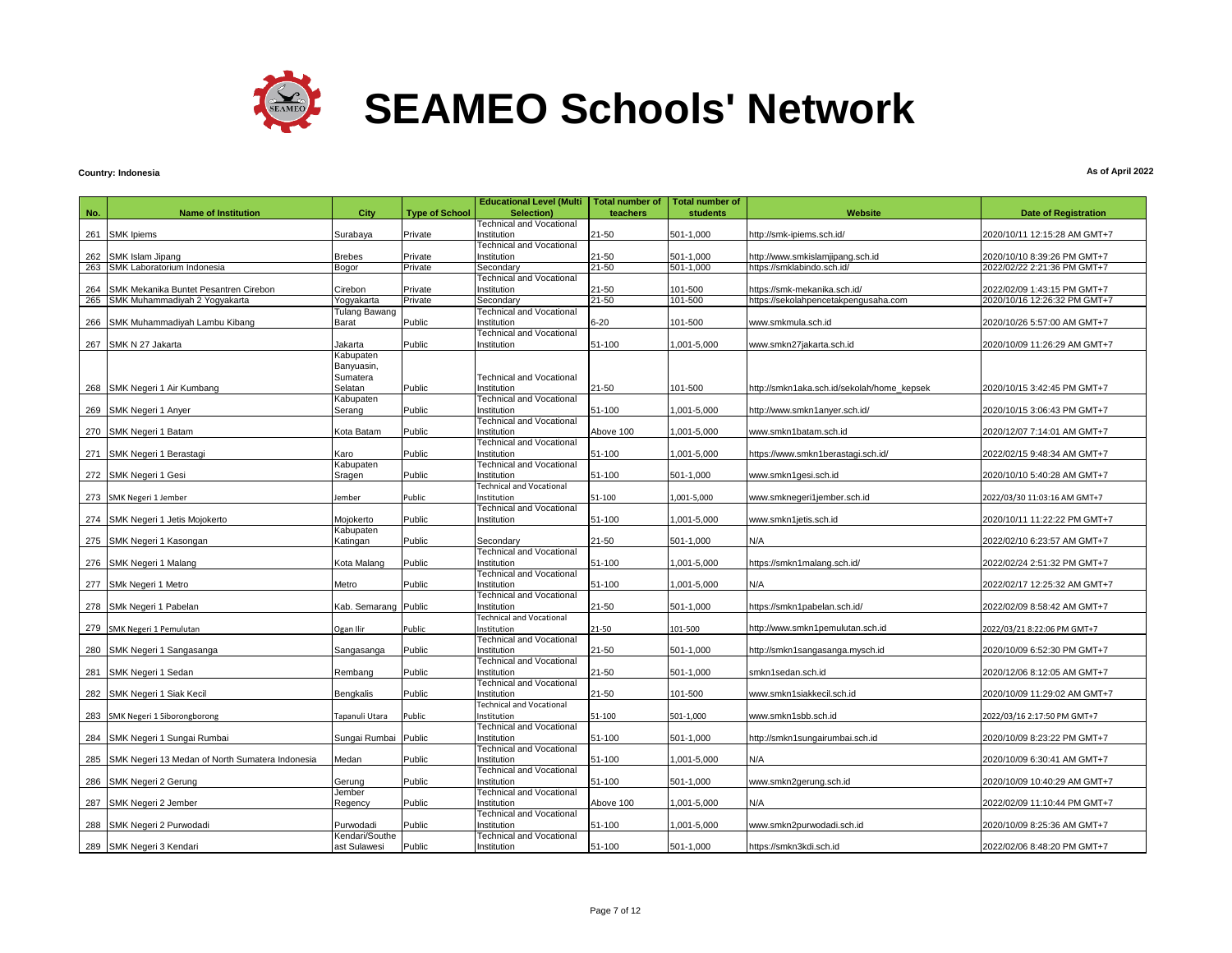

# **Country: Indonesia**

|     |                                                | City                       | <b>Type of School</b> | <b>Educational Level (Multi</b>                | <b>Total number of</b><br>teachers | <b>Total number of</b><br>students | <b>Website</b>                                 |                                                             |
|-----|------------------------------------------------|----------------------------|-----------------------|------------------------------------------------|------------------------------------|------------------------------------|------------------------------------------------|-------------------------------------------------------------|
| No. | <b>Name of Institution</b>                     |                            |                       | Selection)<br><b>Technical and Vocational</b>  |                                    |                                    |                                                | <b>Date of Registration</b>                                 |
|     | 290 SMK Negeri 4 Bogor                         | Kota Bogor                 | Public                | Institution                                    | 51-100                             | 000,5-000,1                        | https://www.smkn4bogor.sch.id/                 | 2022/02/09 8:23:45 AM GMT+7                                 |
|     |                                                |                            |                       | <b>Technical and Vocational</b>                |                                    |                                    |                                                |                                                             |
| 291 | SMK Negeri 4 Palembang                         | Palembang                  | Public                | Institution                                    | Above 100                          | 1,001-5,000                        | https://smkn4palembang.sch.id/                 | 2022/02/27 4:43:56 PM GMT+7                                 |
|     |                                                |                            |                       | Technical and Vocational                       |                                    |                                    |                                                |                                                             |
|     | 292 SMK Negeri 41 Jakarta                      | Jakarta Selatan            | Public                | Institution                                    | 51-100                             | 501-1,000                          | www.smkn41-jkt.sch.id                          | 2020/10/09 12:55:24 PM GMT+7                                |
|     |                                                |                            |                       | <b>Technical and Vocational</b>                |                                    |                                    |                                                |                                                             |
|     | 293 SMK Negeri 6 Kota Jambi                    | Jambi                      | Public                | Institution                                    | 21-50                              | 501-1,000                          | smkn6kotajambi.sch.id                          | 2020/10/09 10:36:02 AM GMT+7                                |
|     |                                                |                            |                       | <b>Technical and Vocational</b>                |                                    |                                    |                                                |                                                             |
|     | 294 SMK Negeri 6 Malang                        | Malang                     | Public                | Institution                                    | Above 100                          | 1,001-5,000                        | http://smkn6malang.sch.id                      | 2021/06/21 7:26:08 PM GMT+7                                 |
|     |                                                |                            |                       | <b>Technical and Vocational</b>                |                                    |                                    |                                                |                                                             |
| 295 | SMK Negeri 6 Palembang                         | Palembang                  | Public                | Institution                                    | Above 100                          | 1,001-5,000                        | http://smkn6palembang.sch.id/                  | 2022/02/09 7:48:39 PM GMT+7                                 |
|     |                                                |                            |                       | Technical and Vocational                       |                                    |                                    |                                                |                                                             |
|     | 296 SMK Negeri 7 Ende                          | Ende                       | Public                | Institution                                    | 21-50                              | 101-500                            | smkn7ende.sch.id                               | 2022/01/29 1:45:23 PM GMT+7                                 |
|     |                                                |                            |                       | <b>Technical and Vocational</b>                |                                    |                                    |                                                |                                                             |
|     | 297 SMK Negeri Taman Fajar                     | Aceh Timur                 | Public                | Institution                                    | 51-100                             | 101-500                            | smkntamanfajaratim.sch.id                      | 2020/11/09 2:26:52 PM GMT+7                                 |
|     | 298 SMK Negeri Tobongon                        | Sulawesi Utara             | Public                | physical education                             | $1 - 5$                            | Less than 100                      | N/A                                            | 2021/06/25 9:12:37 AM GMT+7                                 |
|     |                                                |                            |                       | Technical and Vocational                       |                                    |                                    |                                                |                                                             |
|     | 299 SMK Penerbangan Aag Adisutjipto Yogyakarta | Yogyakarta<br>Kota         | Public                | Institution                                    | Above 100                          | 501-1,000                          | N/A                                            | 2020/10/17 1:39:29 PM GMT+7                                 |
|     | 300 SMK Piri 2 Yogyakarta                      | Yogyakarta                 | Public                | <b>Technical and Vocational</b><br>Institution | 6-20                               | Less than 100                      | www.smkpiri2-sch.id                            | 2020/10/25 7:07:16 PM GMT+7                                 |
|     |                                                |                            |                       | <b>Technical and Vocational</b>                |                                    |                                    |                                                |                                                             |
|     | 301 SMK Prakarya Internasional                 | <b>BANDUNG</b>             | Private               | Institution                                    | 51-100                             | 1,001-5,000                        | www.smk-pi.sch.id                              | 2021/02/24 8:15:16 PM GMT+7                                 |
|     |                                                |                            |                       | Secondary; Technical and                       |                                    |                                    |                                                |                                                             |
|     | 302 SMK Pui Kota Bogor                         | Kota Bogor                 | Private               | Vocational Institution                         | 21-50                              | 101-500                            | http://www.smkpuibogor.mysch.id/               | 2022/02/14 3:32:10 PM GMT+7                                 |
|     |                                                |                            |                       | <b>Technical and Vocational</b>                |                                    |                                    |                                                |                                                             |
|     | 303 SMK Pusponegoro Tanjung                    | <b>Brebes</b>              | Public                | Institution                                    | $6 - 20$                           | 101-500                            | https://pusponegorotanjung.blogspot.com/       | 2020/10/10 5:04:09 PM GMT+7                                 |
|     |                                                | Bandar                     |                       | <b>Technical and Vocational</b>                |                                    |                                    |                                                |                                                             |
|     | 304 SMK SMTI Bandar Lampung                    | _ampung                    | Public                | Institution                                    | 51-100                             | 501-1.000                          | https://smtibdl.sch.id/                        | 4/1/2022 1:34:54 PM GMT+7                                   |
|     |                                                |                            |                       | <b>Technical and Vocational</b>                |                                    |                                    |                                                |                                                             |
| 305 | SMK Swasta Bakti Agro Mandiri                  | Tembilahan                 | Public                | Institution                                    | $6 - 20$                           | 101-500                            | https://smkbaktiagromandiri.sch.id/            | 2020/10/09 3:35:13 PM GMT+7                                 |
|     |                                                |                            |                       | <b>Technical and Vocational</b>                |                                    |                                    |                                                |                                                             |
| 306 | SMK Teknologi Informatika Bulukumba            | Bulukumba                  | Private               | Institution                                    | $6 - 20$                           | 101-500                            | smktibulukumba.sch.id                          | 2020/10/13 8:19:32 PM GMT+7                                 |
|     |                                                |                            |                       | <b>Technical and Vocational</b>                |                                    |                                    |                                                |                                                             |
|     | 307 SMK Ti Airlangga Samarinda                 | Samarinda                  | Private               | Institution                                    | 21-50                              | 101-500                            | www.smkti.net                                  | 2020/12/04 7:15:09 AM GMT+7                                 |
|     |                                                |                            |                       | Technical and Vocational                       |                                    |                                    |                                                |                                                             |
|     | 308 SMK Tri Karya Husada                       | Tasikmalaya                | Private               | Institution                                    | 6-20                               | Less than 100                      | N/A                                            | 2021/06/23 1:50:10 PM GMT+7                                 |
|     |                                                |                            |                       | <b>Technical and Vocational</b>                |                                    |                                    |                                                |                                                             |
|     | 309 SMK Wikrama Kota Bogor                     | Bogor                      | Private               | Institution                                    | 51-100                             | 000,5-100,1                        | www.smkwikrama.sch.id                          | 2021/06/19 10:34:17 AM GMT+7                                |
|     |                                                |                            | Public                | <b>Technical and Vocational</b><br>Institution | $6 - 20$                           | 101-500                            | N/A                                            |                                                             |
|     | 310 SMK Wiradikarya                            | Bogor                      | Public                |                                                | $21 - 50$                          | 501-1,000                          |                                                | 2020/10/11 8:13:17 AM GMT+7<br>2020/12/03 12:26:21 PM GMT+7 |
|     | 311 SMK Yadika 13<br>312 SMKN 1 Batu           | Tambun<br><b>Batu City</b> | Public                | <b>Vocational School</b><br>Secondary          | 51-100                             | 1,001-5,000                        | https://smkyadika13.sch.id<br>smkn1batu.sch.id | 2020/10/24 10:20:29 PM GMT+7                                |
|     |                                                |                            |                       | <b>Technical and Vocational</b>                |                                    |                                    |                                                |                                                             |
|     | 313 SMKN 1 Boalemo                             | Gorontalo                  | Public                | Institution                                    | 51-100                             | 501-1,000                          | https://www.smkn1boalemo.sch.id                | 2022/02/15 11:52:03 AM GMT+7                                |
|     |                                                |                            |                       | <b>Technical and Vocational</b>                |                                    |                                    |                                                |                                                             |
|     | 314 SMKN 1 Bondowoso                           | Bondowoso                  | Public                | Institution                                    | 51-100                             | 1,001-5,000                        | smkn1bws.sch.id                                | 2020/10/09 6:34:18 PM GMT+7                                 |
|     |                                                |                            |                       | <b>Technical and Vocational</b>                |                                    |                                    |                                                |                                                             |
|     | 315 SMKN 1 Kota Kediri                         | Kediri                     | Public                | Institution                                    | Above 100                          | 1,001-5,000                        | smkn1kediri.sch.id                             | 2020/10/09 10:58:30 AM GMT+7                                |
|     |                                                |                            |                       |                                                |                                    |                                    |                                                |                                                             |
|     |                                                | Kepulauan                  |                       | <b>Technical and Vocational</b>                |                                    |                                    |                                                |                                                             |
|     | 316 SMKN 1 Sungaiselan                         | Bangka Belitung Public     |                       | Institution                                    | 6-20                               | 101-500                            | www.smknegeri1sungaiselan.sch.id               | 2020/10/09 1:50:59 PM GMT+7                                 |
|     |                                                |                            |                       | <b>Technical and Vocational</b>                |                                    |                                    |                                                |                                                             |
|     | 317 SMKN 10 Malang                             | Malang                     | Public                | Institution                                    | Above 100                          | 1,001-5,000                        | http://smkn10-mlg.sch.id/                      | 2021/01/31 4:38:58 PM GMT+7                                 |
|     |                                                | Purwodadi-                 |                       |                                                |                                    |                                    |                                                |                                                             |
|     |                                                | Grobogan-                  |                       | <b>Technical and Vocational</b>                |                                    |                                    |                                                |                                                             |
|     | 318 SMKN 2 Purwodadi                           | Jateng                     | Public                | Institution                                    | 51-100                             | 001-5,000,                         | http://www.smkn2purwodadi.sch.id               | 2021/06/30 9:03:24 PM GMT+7                                 |
|     |                                                |                            |                       | <b>Technical and Vocational</b>                |                                    |                                    |                                                |                                                             |
|     | 319 SMKN 2 Rangkasbitung                       | Lebak                      | Public                | Institution                                    | 51-100                             | 1,001-5,000                        | www.skendaagroedupark.info                     | 2020/10/13 11:45:09 AM GMT+7                                |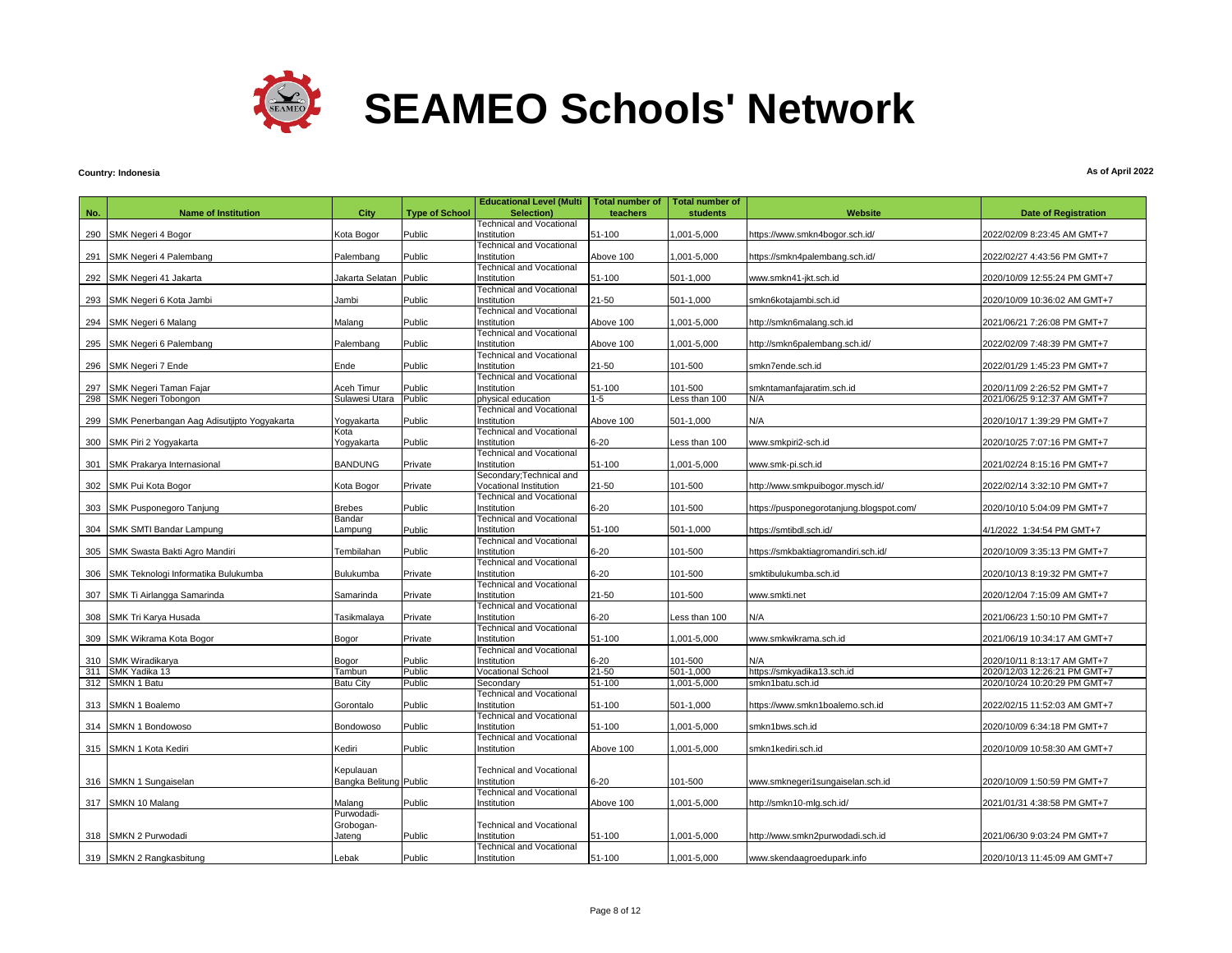

## **Country: Indonesia**

|            |                                                                    |                          |                       | <b>Educational Level (Multi</b>               | <b>Total number of</b> | <b>Total number of</b>  |                                                           |                                                             |
|------------|--------------------------------------------------------------------|--------------------------|-----------------------|-----------------------------------------------|------------------------|-------------------------|-----------------------------------------------------------|-------------------------------------------------------------|
| No.        | <b>Name of Institution</b>                                         | City                     | <b>Type of School</b> | Selection)                                    | teachers               | <b>students</b>         | Website                                                   | <b>Date of Registration</b>                                 |
|            |                                                                    |                          |                       | <b>Technical and Vocational</b>               |                        |                         |                                                           |                                                             |
|            | 320 SMKN 3 Lahat                                                   | Lahat                    | Public                | Institution                                   | 21-50                  | 101-500                 | N/A                                                       | 2022/02/09 4:26:51 PM GMT+7                                 |
|            |                                                                    |                          |                       | <b>Technical and Vocational</b>               |                        |                         |                                                           |                                                             |
| 321        | SMKN 3 Sijunjung                                                   | Sijunjung                | Public                | Institution                                   | $21 - 50$              | 101-500                 | smkn3sijunjung.sch.id                                     | 2021/06/25 9:05:24 AM GMT+7                                 |
|            |                                                                    |                          |                       | Technical and Vocational                      |                        |                         |                                                           |                                                             |
| 322        | SMKN 3 Tabanan Bali                                                | Tabanan                  | Public                | nstitution<br><b>Technical and Vocational</b> | 51-100                 | 001-5,000               | N/A                                                       | 2020/10/16 5:16:59 PM GMT+7                                 |
|            | 323 SMKN 4 Kupang                                                  | Kupang                   | Public                | Institution                                   | $21 - 50$              | 501-1,000               | smkn4kupang.sch.id                                        | 2020/10/08 7:06:38 PM GMT+7                                 |
|            |                                                                    |                          |                       | <b>Technical and Vocational</b>               |                        |                         |                                                           |                                                             |
| 324        | SMKN 4 Payakumbuh                                                  | Payakumbuh               | Public                | Institution                                   | $21 - 50$              | 101-500                 | https://web.smkn4pyk.sch.id                               | 2021/06/19 8:36:33 AM GMT+7                                 |
|            |                                                                    |                          |                       | <b>Technical and Vocational</b>               |                        |                         |                                                           |                                                             |
| 325        | SMKN 53 Jakarta                                                    | Jakarta                  | Public                | Institution                                   | 51-100                 | 1,001-5,000             | /1ttps://smkn53jkt.sch.id                                 | 2022/02/05 9:33:45 AM GMT+7                                 |
|            |                                                                    |                          |                       | <b>Technical and Vocational</b>               |                        |                         |                                                           |                                                             |
| 326        | SMKN 6 Kota Bekasi                                                 | Kota Bekasi              | Public                | Institution                                   | 51-100                 | 1,001-5,000             | nttps://www.smkn6kotabekasi.sch.id                        | 2022/02/15 7:06:49 AM GMT+7                                 |
|            |                                                                    |                          |                       | <b>Technical and Vocational</b>               |                        |                         |                                                           |                                                             |
|            | 327 SMKN 7 Pinrang                                                 | Pinrang                  | <b>State</b>          | Institution                                   | $21 - 50$              | 101-500                 | N/A                                                       | 2022/02/05 9:46:11 PM GMT+7                                 |
| 328        | SMKN Batujaya                                                      | Karawang                 | Public                | Secondary, Vocational<br>School               | 21-50                  | 501-1,000               | https://smknbatujaya.sch.id/                              | 4/20/2022 10:25:56 AM GMT+7                                 |
|            |                                                                    |                          |                       | <b>Technical and Vocational</b>               |                        |                         |                                                           |                                                             |
| 329        | <b>SMKN Cijambe</b>                                                | Subang                   | Public                | Institution                                   | $21 - 50$              | 101-500                 | smkncijambe.wordpress.com                                 | 2020/10/10 9:41:12 PM GMT+7                                 |
|            |                                                                    |                          |                       | <b>Technical and Vocational</b>               |                        |                         |                                                           |                                                             |
|            | 330 SMKN Pertanian Terpadu Pekanbaru                               | Pekanbaru                | Public                | Institution                                   | 51-100                 | 1,001-5,000             | N/A                                                       | 2022/02/08 3:23:59 AM GMT+7                                 |
|            |                                                                    | Kab.                     |                       | <b>Technical and Vocational</b>               |                        |                         |                                                           |                                                             |
| 331        | SMKN Puspahianh                                                    | Tasikmalaya              | Public                | Institution                                   | 21-50                  | 101-500                 | www.smknpuspahiang.sch.id                                 | 2020/10/09 9:51:07 AM GMT+7                                 |
|            | SMKN Spp Wawotobi Konawe Regent South East                         |                          |                       | <b>Technical and Vocational</b>               |                        |                         |                                                           |                                                             |
|            | 332 Sulawesi                                                       | Unaaha                   | Public                | Institution                                   | 21-50                  | 101-500                 | N/A                                                       | 2020/10/09 1:11:59 PM GMT+7                                 |
|            | 333 SMKS Nurussalam                                                | Kabupaten<br>Tasikmalaya | Private               | Secondary                                     | 21-50                  | 000,5-100,1             | www.smknurussalam-salopa.sch.id                           | 2020/12/10 9:45:32 PM GMT+7                                 |
|            |                                                                    |                          |                       | <b>Technical and Vocational</b>               |                        |                         |                                                           |                                                             |
| 334        | SMKS Pasundan Cilamaya                                             | Karawang                 | Public                | Institution                                   | $21 - 50$              | 101-500                 | https://www.smkpasundancilamaya.sch.id/                   | 2022/02/09 9:26:59 PM GMT+7                                 |
|            |                                                                    |                          |                       | <b>Technical and Vocational</b>               |                        |                         |                                                           |                                                             |
| 335        | SMKS Perikanan Dan Kelautan                                        | Jember                   | Private               | Institution                                   | $21 - 50$              | 501-1,000               | www.smkpkpuger.sch.id                                     | 2020/12/04 6:22:23 AM GMT+7                                 |
|            | 336 SMP 2 Bambanglipuro                                            | Yogyakarta               | Public                | Secondary                                     | $21 - 50$              | 101-500                 | https://www.smp2bambanglipuro.sch.id/                     | 2022/02/10 8:51:59 PM GMT+7                                 |
|            | 337 SMP Alam Al Izzah                                              | Sidoarjo                 | Public                | Secondary                                     | $6 - 20$               | Less than 100           | www.sekolahalamalizzah.sch.id                             | 2022/01/27 9:32:07 PM GMT+7                                 |
|            | 338 SMP Al-Madinah Islamic Center KKMB                             | Banten                   | Private               | Secondary                                     | $6 - 20$               | 101-500                 | N/A                                                       | 2022/02/10 1:10:07 PM GMT+7                                 |
| 339<br>340 | SMP Dan Pesantren Bumi Cendekia                                    | Sleman                   | Private               | Secondary                                     | $6 - 20$<br>51-100     | Less than 100           | bumicendekia.sch.id                                       | 2021/06/18 6:36:59 PM GMT+7                                 |
|            | SMP Darul Ulum 1 Peterongan<br>341 SMP Global Islamic School 1     | Jombang<br>Jakarta       | Private<br>Private    | Primary<br>Secondary                          | $21 - 50$              | 501-1,000<br>101-500    | www.smpdu1.sch.id<br>www.global-islamic.com               | 2020/12/18 9:27:34 PM GMT+7<br>2020/10/16 1:39:44 PM GMT+7  |
|            | 342 SMP Harjamukti                                                 | Depok                    | Private               | Secondary                                     | $21 - 50$              | 101-500                 | www.smpharjamuktidepok.sch.id                             | 2021/06/18 5:56:50 AM GMT+7                                 |
|            |                                                                    | Tangerang                |                       |                                               |                        |                         |                                                           |                                                             |
| 343        | SMP Insan Rabbany                                                  | Selatan                  | Private               | Secondary                                     | 21-50                  | 101-500                 | http://www.insanrabbany.sch.id                            | 2022/02/14 1:15:09 PM GMT+7                                 |
|            | 344 SMP Islam AI Azhar 9 Kemang Pratama                            | Bekasi                   | Private               | Secondary                                     | $21 - 50$              | 101-500                 | N/A                                                       | 2020/12/05 4:53:19 PM GMT+7                                 |
| 345        | SMP Islam Al Ikhlas                                                | Jakarta Selatan          | Yayasan               | Primary                                       | $21 - 50$              | 101-500                 | www.alix.sch.id                                           | 2020/10/12 8:49:58 AM GMT+7                                 |
| 346        | SMP Islam Fitrah Alfikri                                           | Depok                    | Private               | Secondary                                     | 21-50                  | 101-500                 | https://alfikri.sch.id/                                   | 2020/10/15 11:12:20 PM GMT+7                                |
| 347        | SMP Islam Sabilillah Malang                                        | Malang                   | Private               | Secondary                                     | $21 - 50$              | 101-500                 | https://www.sekolahsabilillah.sch.id/                     | 2022/02/23 2:18:32 PM GMT+7                                 |
| 348        | SMP Islam Sultan Agung 4 Semarang                                  | Kota Semarang            | Private               | Primary                                       | $21 - 50$              | 101-500                 | www.smpislamsultanagung4.sch.id                           | 2020/10/11 11:31:53 AM GMT+7                                |
| 349        |                                                                    | Bandar                   |                       |                                               | 21-50                  | 101-500                 | http://arraihan.sch.id/                                   |                                                             |
|            | SMP It Ar Raihan Bandar Lampung<br>350 SMP It Pondok Tahfidz Quran | Lampung<br>South Bangka  | Private<br>Private    | Secondary<br>Secondary                        | $1 - 5$                | Less than 100           | https://smpitpondoktahfidzquran.wordpress.com/            | 2020/10/16 3:31:06 PM GMT+7<br>2020/10/18 11:41:09 PM GMT+7 |
| 351        | SMP Jawaahirul Hikmah                                              | Tulungagung              | Private               | Secondary                                     | $6 - 20$               | Less than 100           | smpjh.blogspot.com                                        | 2020/11/03 10:32:05 PM GMT+7                                |
|            |                                                                    | Bandar                   |                       |                                               |                        |                         |                                                           |                                                             |
| 352        | SMP Kristen 5 Bandar Lampung                                       | ampung                   | Public                | Secondary                                     | $6 - 20$               | ess than 100            | N/A                                                       | 2022/02/09 9:56:47 AM GMT+7                                 |
| 353        | <b>SMP Kristen Immanuel Pontianak</b>                              | Pontianak                | Private               | Secondary                                     | $21 - 50$              | 101-500                 | ski.sch.id                                                | 2021/01/08 7:45:12 PM GMT+7                                 |
|            |                                                                    | Tangerang                |                       |                                               |                        |                         |                                                           |                                                             |
| 354        | SMP Labschool Cirendeu                                             | Selatan                  | Private               | Secondary                                     | $21 - 50$              | 101-500                 | https://labschoolcirendeu.sch.id/                         | 2022/02/10 10:32:37 AM GMT+7                                |
|            |                                                                    |                          |                       | Secondary; Special Needs                      |                        |                         |                                                           |                                                             |
| 355        | SMP Lazuardi Al Falah Gcs Klaten                                   | Klaten                   | Private<br>Public     | Education                                     | $6 - 20$               | ess than 100<br>101-500 | https://www.lazuardialfalah.sch.id                        | 2020/10/20 10:18:19 AM GMT+7                                |
| 356        | SMP Maarif Nu Ngawi<br>357 SMP Model Ar Riyadh Insan Cendekia      | Ngawi<br>Bekasi          | Private               | Secondary<br>Secondary                        | $6 - 20$<br>$21 - 50$  | 101-500                 | smpmaarifngawi.sch.id<br>https://smpmodelarriyadh.sch.id/ | 2020/10/24 6:17:19 PM GMT+7<br>2022/02/18 12:41:20 PM GMT+7 |
|            |                                                                    |                          |                       |                                               |                        |                         |                                                           |                                                             |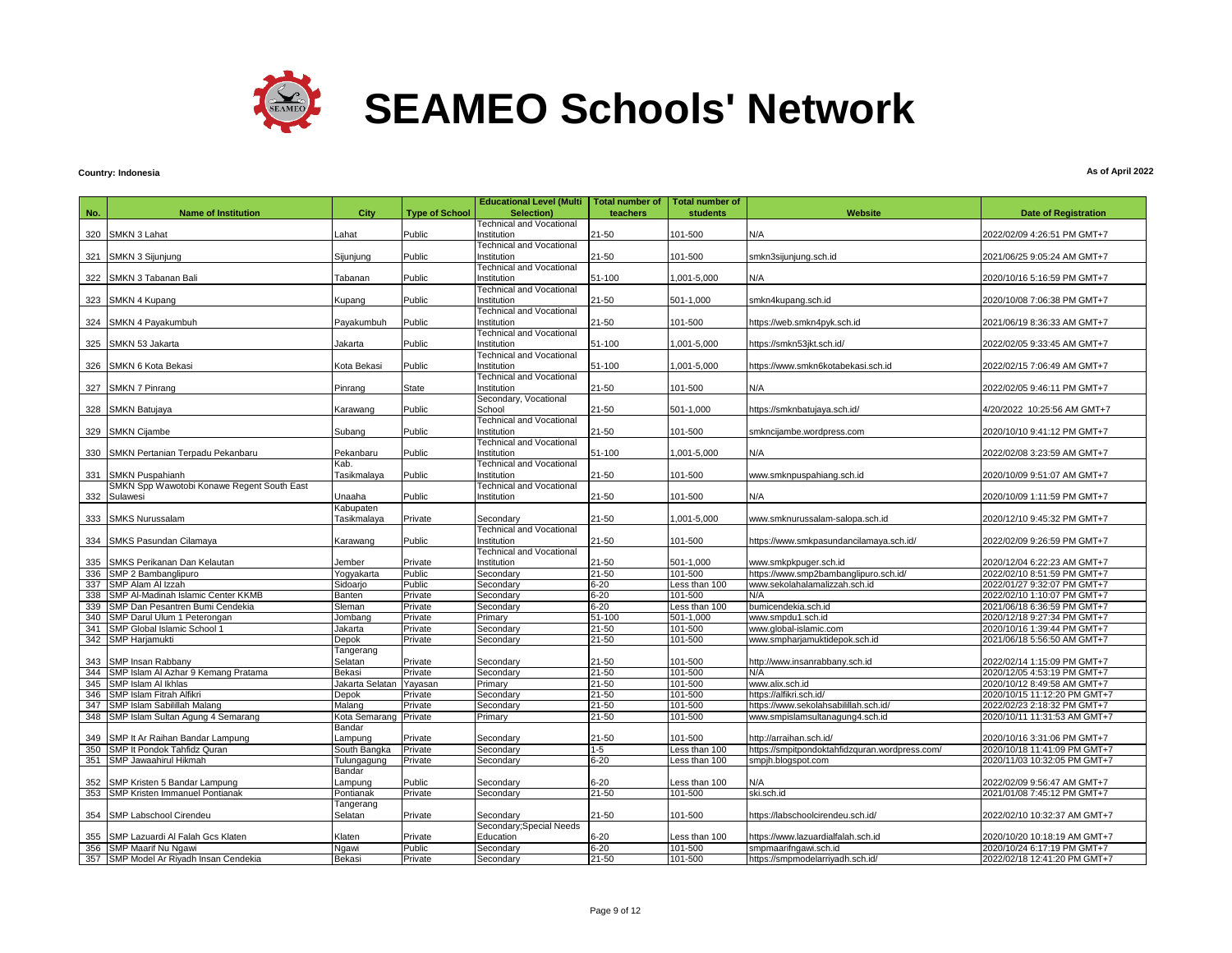

### **Country: Indonesia**

|     |                                           |                |                       | <b>Educational Level (Multi</b> | <b>Total number of</b> | <b>Total number of</b> |                                                           |                              |
|-----|-------------------------------------------|----------------|-----------------------|---------------------------------|------------------------|------------------------|-----------------------------------------------------------|------------------------------|
| No. | <b>Name of Institution</b>                | City           | <b>Type of School</b> | Selection)                      | teachers               | students               | <b>Website</b>                                            | <b>Date of Registration</b>  |
| 358 | SMP Muhammadiyah 1 Kota Tegal Jawa Tengah | Kota Tegal     | Private               | Secondary                       | $6 - 20$               | 101-500                | http://www.smpmututegal.sch.id/                           | 2022/02/14 10:15:06 AM GMT+7 |
| 359 | SMP Muhammadiyah 3 Depok Sleman           | Sleman         | Private               | Secondary                       | $21 - 50$              | 101-500                | www.smpmugadeta.sch.id                                    | 2020/10/11 10:29:46 AM GMT+7 |
| 360 | SMP Muhammadiyah 36 Jakarta               | Jakarta        | Private               | Secondary                       | $21 - 50$              | 101-500                | https://smpmuh36.sch.id                                   | 2022/02/05 8:16:00 AM GMT+7  |
|     | 361 SMP Muhammadiyah 9 Bojonegoro         | Bojonegoro     | Private               | Secondary                       | $6 - 20$               | 101-500                | https://smpmuh9-bjn.sch.id/                               | 2020/10/09 1:58:10 PM GMT+7  |
|     |                                           | Kabupaten      |                       |                                 |                        |                        |                                                           |                              |
| 362 | SMP Muhammadiyah Lajoa                    | Soppeng        | Private               | Secondary                       | $6 - 20$               | 101-500                | N/A                                                       | 2020/11/05 6:40:05 AM GMT+7  |
|     | 363 SMP Nasional Kps                      | Balikpapan     | Private               | Secondary                       | $21 - 50$              | 101-500                | https://smp.kps.sch.id/home/                              | 2022/02/27 8:29:56 PM GMT+7  |
|     | 364 SMP Negeri 1                          | Cirebon        | Public                | Secondary                       | 51-100                 | 1,001-5,000            | N/A                                                       | 2022/02/10 9:30:10 AM GMT+7  |
| 365 | SMP Negeri 1 Kota Cirebon                 | Cirebon        | Public                | Primary                         | $51 - 100$             | 1,001-5,000            | N/A                                                       | 2021/01/14 5:51:43 PM GMT+7  |
| 366 | SMP Negeri 1 Kuningan                     | Kuningan       | Public                | Junior High School              | $51 - 100$             | 501-1,000              | https://smpn1kuningan.sch.id                              | 2020/11/25 8:20:07 PM GMT+7  |
|     |                                           | Martapura,     |                       |                                 |                        |                        |                                                           |                              |
|     | 367 SMP Negeri 1 Martapura                | Banjar         | Public                | Secondary                       | $21 - 50$              | 501-1,000              | www.smpn1martapura.sch.id                                 | 2021/06/21 7:55:48 AM GMT+7  |
|     | 368 SMP Negeri 1 Muntilan                 | Magelang       | Government            | Secondary                       | $21 - 50$              | 101-500                | spensamuntilan.sch.id                                     | 2021/07/01 9:47:57 AM GMT+7  |
|     | 369 SMP Negeri 1 Ponorogo                 | Ponorogo       | Public                | Secondary                       | 51-100                 | 501-1,000              | https://smpn1-pon.sch.id                                  | 2021/07/30 7:31:21 PM GMT+7  |
|     | 370 SMP Negeri 1 Sangatta Selatan         | Kutai Timur    | Public                | Secondary                       | $21 - 50$              | 501-1,000              | http://smpn1sgtsel.sch.id/                                | 2020/10/15 5:44:08 PM GMT+7  |
|     | 371 SMP Negeri 1 Sidoharjo                | Sragen         | Public                | Secondary                       | $21 - 50$              | 501-1,000              | www.smp1sidoharjo.sch.id                                  | 2020/10/19 8:14:02 AM GMT+7  |
|     |                                           | Daerah         |                       |                                 |                        |                        |                                                           |                              |
|     |                                           | Istimewa       |                       |                                 |                        |                        |                                                           |                              |
|     | 372 SMP Negeri 1 Sleman                   | Yogyakarta     | Public                | Secondary                       | $21 - 50$              | 501-1,000              | http://smpn1sleman.sch.id                                 | 2020/10/17 9:32:35 AM GMT+7  |
|     | 373 SMP Negeri 11 Kota Jambi              | Jambi          | Public                | Secondary                       | 51-100                 | 1,001-5,000            | N/A                                                       | 2022/03/17 8:25:39 PM GMT+7  |
|     |                                           | Kabupaten      |                       |                                 |                        |                        | https://sites.google.com/guru.smp.belajar.id/smpnegeri12t |                              |
|     | 374 SMP Negeri 12 Tanah Grogot            | Paser          | Public                | Secondary                       | $6 - 20$               | Less than 100          | anahgrogot                                                | 2021/02/25 10:23:02 PM GMT+7 |
|     | 375 SMP Negeri 13 Surakarta, Indonesia    | Surakarta      | Public                | Secondary                       | 21-50                  | 501-1.000              | www.smpn13surakarta.com                                   | 2020/10/27 11:05:05 AM GMT+7 |
|     | 376 SMP Negeri 14 Palopo                  | Palopo         | Public                | Secondary                       | $21 - 50$              | 101-500                | N/A                                                       | 2022/02/09 2:34:41 PM GMT+7  |
|     | 377 SMP Negeri 18 Singkawang              | Singkawang     | Public                | Secondary                       | $6 - 20$               | 101-500                | N/A                                                       | 2020/10/09 10:42:26 AM GMT+7 |
|     | 378 SMP Negeri 2 Balikpapan               | Balikpapan     | Public                | Secondary                       | $21 - 50$              | 501-1,000              | http://30401479.siap-sekolah.com/                         | 2020/11/06 9:27:33 PM GMT+7  |
|     | 379 SMP Negeri 2 Ciamis                   | Ciamis         | Public                | Secondary                       | 51-100                 | 501-1,000              | www.smpn2cms.sch.id                                       | 2020/10/17 8:31:25 PM GMT+7  |
| 380 | SMP Negeri 2 Kalitidu                     | Bojonegoro     | Public                | Primary                         | $21 - 50$              | 101-500                | www.smpn2ktdbjn.sch.id                                    | 2020/10/15 11:46:55 AM GMT+7 |
| 381 | SMP Negeri 29 Palembang                   | Palembang      | Public                | Primary                         | 21-50                  | 501-1,000              | N/A                                                       | 2022/02/11 8:43:45 AM GMT+7  |
|     | 382 SMP Negeri 3 Getasan                  | Semarang       | Public                | Secondary                       | $6 - 20$               | 101-500                | http://smpn3getasan.sch.id/                               | 2022/02/14 7:08:42 AM GMT+7  |
|     |                                           | Purwokerto/Ban |                       |                                 |                        |                        |                                                           |                              |
|     | 383 SMP Negeri 3 Purwokerto               | yumas          | Public                | Primary                         | $21 - 50$              | 501-1,000              | https://smpn3-pwt.sch.id/                                 | 2021/12/31 10:40:03 PM GMT+7 |
|     | 384 SMP Negeri 3 Turi                     | Yoqyakarta     | Private               | Secondary                       | $21 - 50$              | 101-500                | N/A                                                       | 2022/02/08 5:45:10 PM GMT+7  |
|     | 385 SMP Negeri 4 Banyumas                 | Banyumas       | Public                | Secondary                       | $21 - 50$              | 501-1,000              | https://smpn4banyumas.sch.id                              | 4/8/2022 11:24:50 AM GMT+7   |
|     |                                           | Kabupaten      |                       |                                 |                        |                        |                                                           |                              |
|     | 386 SMP Negeri 4 Singosari Satu Atap      | Malang         | Public                | Secondary                       | $6 - 20$               | Less than 100          | N/A                                                       | 2022/02/07 3:22:18 PM GMT+7  |
|     | 387 SMP Negeri 42 Semarang                | Semarang       | Public                | Primary                         | $21 - 50$              | $501 - 1,000$          | N/A                                                       | 2022/02/05 4:46:00 PM GMT+7  |
|     | 388 SMP Negeri 5 Kota Mojokerto           | Mojokerto      | Public                | Secondary                       | $21 - 50$              | 501-1,000              | http://smp5mojokerto.sch.id                               | 2022/02/09 12:14:00 PM GMT+7 |
| 389 | SMP Negeri 6 Payakumbuh                   | Payakumbuh     | Public                | Secondary                       | $21 - 50$              | 101-500                | N/A                                                       | 2022/02/14 7:53:38 AM GMT+7  |
|     | 390 SMP Negeri 7 Bojonegoro               | Bojonegoro     | Public                | Secondary                       | 21-50                  | 501-1,000              | http://20541380.siap-sekolah.com/sekolah-profil/          | 2020/10/27 8:50:53 PM GMT+7  |
|     | 391 SMP Negeri 9 Salatiga                 | Salatiga       | Public                | Secondary                       | 51-100                 | 501-1,000              | N/A                                                       | 2022/02/28 3:24:28 PM GMT+7  |
|     |                                           | <b>Brebes</b>  |                       |                                 |                        |                        |                                                           |                              |
|     | 392 SMP Nurusshibyan Paguyangan           | Regency        | Private               | Secondary                       | 21-50                  | 501-1,000              | http://www.smpnurusshibyan.sch.id/                        | 2022/02/09 11:04:03 PM GMT+7 |
|     | 393 SMP Plus Assa'Adah                    | Serang         | Private               | Secondarv                       | $21 - 50$              | 101-500                | assaadah.ponpes.id                                        | 2020/10/09 7:49:20 PM GMT+7  |
|     | 394 SMP Semesta 2 Semarang                | Semarano       | Private               | Secondary                       | $6 - 20$               | Less than 100          | semesta.sch.id                                            | 2020/10/13 11:26:10 AM GMT+7 |
|     |                                           | Sleman Di      |                       |                                 |                        |                        |                                                           |                              |
|     | 395 SMP Tahfidzqu                         | Yogyakarta     | Public                | junior high school              | 21-50                  | 101-500                | smptahfidzqu.sch.id                                       | 2020/10/09 10:33:03 AM GMT+7 |
|     | 396 SMP Taman Rama Jimbaran               | Badung         | Private               | Secondary                       | $6 - 20$               | Less than 100          | http://tamanramajimbaran.com                              | 2021/06/28 9:20:24 AM GMT+7  |
|     | 397 SMPI Nurul Fikri Peduli               | Depok          | Private               | Secondary                       | $6 - 20$               | 101-500                | nfpeduli.org                                              | 2020/10/14 11:48:32 AM GMT+7 |
| 398 | SMPN 1 Bandar Dua                         | Aceh           | Public                | Secondary                       | $21 - 50$              | 501-1,000              | N/A                                                       | 2022/02/06 7:39:52 PM GMT+7  |
| 399 | SMPN 1 Gunung Sahilan                     | Kampar         | Public                | Secondary                       | $21 - 50$              | 101-500                | N/A                                                       | 2021/06/22 8:25:37 PM GMT+7  |
| 400 | SMPN 1 Permata Kecubung                   | Sukamara       | Public                | Secondary                       | $6 - 20$               | 101-500                | N/A                                                       | 2021/06/18 3:52:24 PM GMT+7  |
| 401 | <b>SMPN 1 Tolitoli</b>                    | Tolitoli       | Public                | Secondary                       | 21-50                  | 501-1,000              | N/A                                                       | 2022/02/09 4:08:35 PM GMT+7  |
|     |                                           | Kuala          |                       |                                 |                        |                        |                                                           |                              |
|     |                                           | Simpang, Aceh  |                       |                                 |                        |                        |                                                           |                              |
|     | 402 SMPN 10 Kejuruan Muda                 | Tamiang        | Public                | Secondary                       | 21-50                  | 101-500                | N/A                                                       | 2020/10/25 10:04:45 PM GMT+7 |
| 403 | SMPN 105 Jakarta                          | Jakarta        | Public                | Secondary                       | $21 - 50$              | $501 - 1,000$          | http://www.smpnegeri105jakarta.sch.id/                    | 2022/02/11 9:51:38 PM GMT+7  |
|     | 404 SMPN 11 Pesawaran                     | Pesawaran      | Public                | Secondary                       | 21-50                  | 101-500                | smpn11pesawaran.sch.id                                    | 2021/07/04 12:18:01 AM GMT+7 |
|     | 405 SMPN 17 Tegal                         | Tegal          | Public                | Secondary                       | $21 - 50$              | 501-1,000              | N/A                                                       | 2022/02/15 4:00:50 PM GMT+7  |
|     |                                           |                |                       |                                 |                        |                        |                                                           |                              |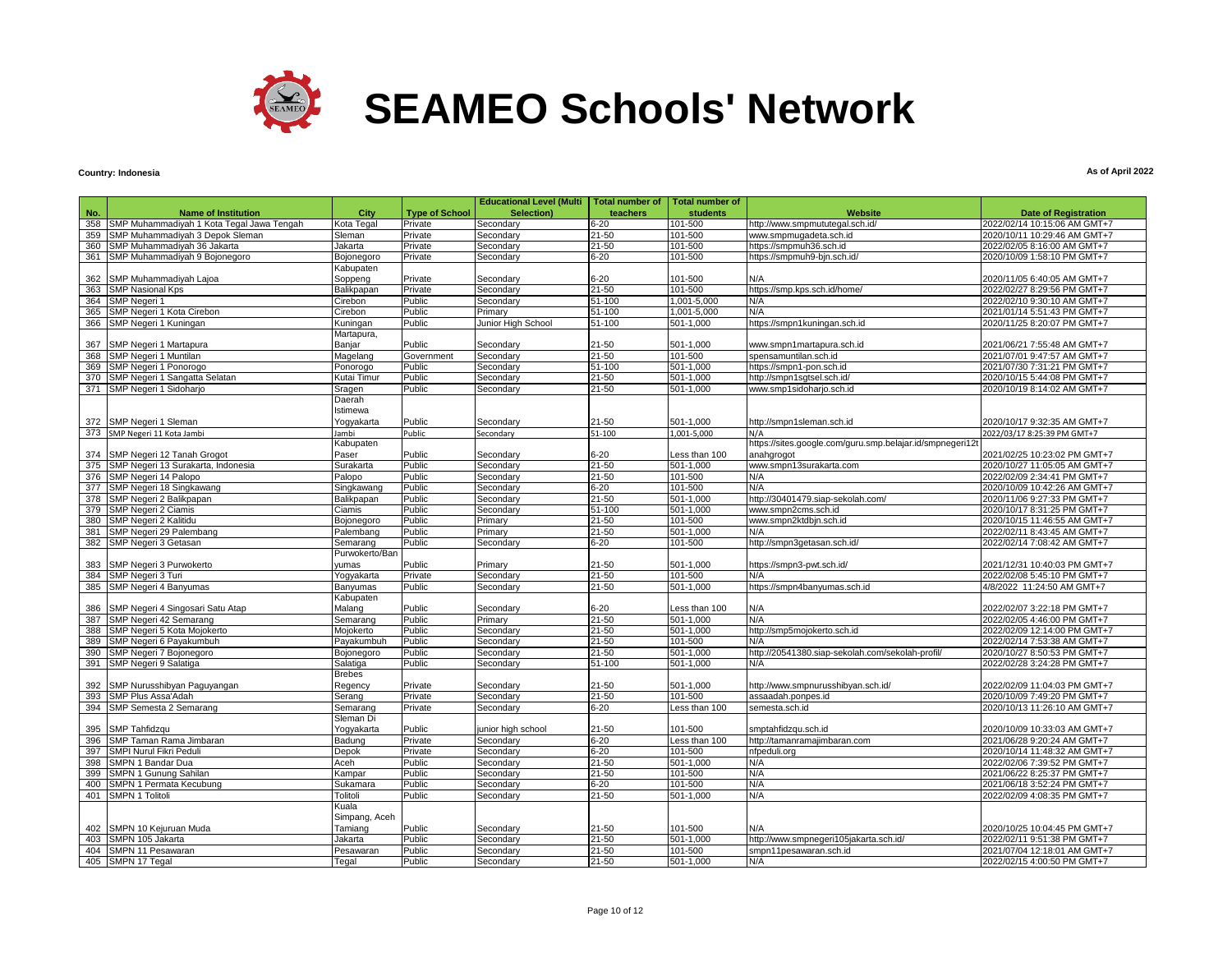

# **Country: Indonesia**

|     |                                                   |                  |                       | <b>Educational Level (Multi</b> | <b>Total number of</b> | <b>Total number of</b> |                                                        |                              |
|-----|---------------------------------------------------|------------------|-----------------------|---------------------------------|------------------------|------------------------|--------------------------------------------------------|------------------------------|
| No. | <b>Name of Institution</b>                        | City             | <b>Type of School</b> | Selection)                      | teachers               | students               | Website                                                | <b>Date of Registration</b>  |
|     | 406 SMPN 2 Kalitidu Bojonegoro                    | Bojonegoro       | Public                | Secondary                       | 21-50                  | 101-500                | N/A                                                    | 2022/02/24 5:47:35 PM GMT+7  |
|     |                                                   | Kabupaten        |                       |                                 |                        |                        |                                                        |                              |
| 407 | <b>SMPN 2 Kandat</b>                              | Kediri           | Public                | Secondary                       | 21-50                  | 501-1.000              | https://www.smpn2kandat.sch.id/                        | 2022/02/09 8:38:24 AM GMT+7  |
| 408 | SMPN 2 Leuwigoong                                 | Garut            | Public                | Secondarv                       | 21-50                  | 101-500                | N/A                                                    | 2022/02/16 8:54:18 AM GMT+7  |
| 409 | SMPN 3 Bontang                                    | Bontang          | Public                | Secondary                       | $21 - 50$              | 501-1,000              | N/A                                                    | 2020/10/13 9:40:03 AM GMT+7  |
| 410 | SMPN 3 Penrang                                    | Wajo             | Public                | Secondary                       | 6-20                   | Less than 100          | http://smpn3penrang.sch.id                             | 2022/02/11 7:32:00 AM GMT+7  |
| 411 | SMPN 3 Setia Bakti                                | Aceh Jaya        | Public                | Secondary                       | $6 - 20$               | Less than 100          | https://smpn3setiabakti.blogspot.com                   | 2020/10/29 9:45:04 AM GMT+7  |
| 412 | <b>SMPN 4 Cileungsi</b>                           | Bogor            | Public                | Secondary                       | 21-50                  | 501-1.000              | https://smpn4cileungsi.sch.id/                         | 2022/02/09 3:19:08 PM GMT+7  |
| 413 | <b>SMPN 4 Taliwang</b>                            | West Sumbawa     | Public                | Secondary                       | $21 - 50$              | 101-500                | smpn4Taliwang.sch.id                                   | 2021/07/02 7:03:05 PM GMT+7  |
|     | 414 SMPN 42 Semarang                              | Semarang         | Public                | Primary                         | $21 - 50$              | 501-1,000              | www.smpn42.semarangkota.go.id                          | 2020/10/24 10:27:00 AM GMT+7 |
|     |                                                   | Kabupaten        |                       |                                 |                        |                        |                                                        |                              |
| 415 | SMPN 6 Ambarawa Satu Atap                         | Semarang         | Public                | Secondary                       | $6 - 20$               | 101-500                | http://smpn6ambarawa.sch.id                            | 2022/02/15 10:17:42 AM GMT+7 |
| 416 | SMPN 6 Kota Cirebon                               | Cirebon          | Public                | Secondary                       | 51-100                 | 1,001-5,000            | N/A                                                    | 2022/02/09 2:54:58 PM GMT+7  |
| 417 | SMPN 6 Nanga Tayap                                | Ketapang         | Public                | Secondary                       | 6-20                   | 101-500                | www.smpnegeri6nangatayap.sch.id                        | 2020/10/13 9:48:05 PM GMT+7  |
|     | 418 SMPN 68 Jakarta                               | Dki Jakarta      | Public                | Secondary                       | $21 - 50$              | 501-1,000              | smpn-68jkt.sch.id                                      | 2021/06/25 1:15:48 PM GMT+7  |
|     |                                                   | Indramayu        |                       |                                 |                        |                        |                                                        |                              |
|     | 419 SMPN Unggulan Sindang                         | West Java        | Public                | Secondary                       | 21-50                  | 501-1,000              | N/A                                                    | 2021/06/19 9:53:32 AM GMT+7  |
|     |                                                   | Kabupaten        |                       |                                 |                        |                        |                                                        |                              |
| 420 | SMP-SMA Islam Nurul Fikri Boarding School Serang  | Serang           | Private               | Secondary                       | 51-100                 | 1,001-5,000            | www.nfbs.or.id                                         | 2020/10/17 12:02:50 PM GMT+7 |
|     | 421 SPLB-C YPLB                                   | Bandung          | Public                | Special Needs Education         | 6-20                   | ess than 100           | https://instagram.com/splbcyplbcipaganti               | 4/2/2022 10:59:53 PM GMT+7   |
|     |                                                   | Karimun          |                       |                                 |                        |                        |                                                        |                              |
|     | 422 SPS Ananda Lubuk Semut Karimun                | Kepulauan Riau   | Public                | Kindergarten                    | 6-20                   | Less than 100          | N/A                                                    | 2020/12/04 2:00:03 PM GMT+7  |
| 423 | Stain Bengkalis                                   | <b>Bengkalis</b> | Public                | University                      | Above 100              | 1,001-5,000            | N/A                                                    | 2021/06/18 5:30:16 PM GMT+7  |
|     | 424 State Polytechnic of Medan                    | Medan            | Public                | Polytechnic                     | Above 100              | Above 5,000            | polmed.ac.id                                           | 2020/10/16 11:42:30 AM GMT+7 |
|     | 425 Stikes Banyuwangi                             | Banyuwangi       | foundation            | <b>University</b>               | Above 100              | 501-1,000              | www.stikesbanyuwangi.ac.id                             | 2020/10/21 1:38:20 PM GMT+7  |
|     |                                                   |                  |                       | Kindergarten; Primary; Seco     |                        |                        |                                                        |                              |
|     | 426 SUMBANGSIH                                    | Jakarta          | Private               | ndary                           | 51-100                 | 1,001-5,000            | sumbangsih.sch.id                                      | 2020/12/04 6:48:46 PM GMT+7  |
|     |                                                   |                  |                       | Technical and Vocational        |                        |                        |                                                        |                              |
|     | 427 SUPM Negeri Sorong                            | Sorong           | Public                | Institution                     | 21-50                  | 501-1,000              | supmsorong.kkp.go.id                                   | 2021/06/18 3:27:16 PM GMT+7  |
| 428 | <b>Tadulako University</b>                        | Palu             | Public                | University                      | Above 100              | Above 5,000            | www.untad.ac.id                                        | 2020/10/15 6:54:41 AM GMT+7  |
|     | 429 Tidar University                              | Magelang         | Public                | University                      | Above 100              | Above 5.000            | http://www.untidar.ac.id                               | 2020/10/19 2:39:47 PM GMT+7  |
| 430 | TK Kartika X-14                                   | Cimahi           | Public                | Kindergarten                    | 1-5                    | Less than 100          | N/A                                                    | 2021/08/12 9:27:52 AM GMT+7  |
| 431 | <b>TK Kasih Maitreya</b>                          | N/A              | swasta                | Kindergarten                    | 1-5                    | Less than 100          | paud.sekolahkasihmaitreya.sch.id                       | 2021/06/18 7:45:38 AM GMT+7  |
| 432 | TK Muslimat Nu Masyithoh Karangdawa               | Tegal            | Public                | Kindergarten                    | 1-5                    | ess than 100           | N/A                                                    | 2022/02/10 9:15:12 PM GMT+7  |
| 433 | <b>TK Nasional Kps</b>                            | Balikpapan       | Private               | Kindergarten                    | $6 - 20$               | Less than 100          | https://tk.kps.sch.id/home/                            | 2022/02/28 7:08:31 AM GMT+7  |
|     | 434 TK Pelita Hati                                | Kota Tegal       | Public                | Kindergarten                    | 1-5                    | Less than 100          | N/A                                                    | 2022/02/09 6:54:36 PM GMT+7  |
| 435 | TK Pelita Insan Madani                            | N/A              | Public                | Kindergarten                    | $1-5$                  | Less than 100          | http://pelitainsanmadani.blogspot.com/                 | 2021/06/25 1:26:30 PM GMT+7  |
| 436 | <b>TK Sarijadi</b>                                | Bandung          | Private               | Kindergarten                    | $1 - 5$                | Less than 100          | N/A                                                    | 2022/02/08 9:38:25 AM GMT+7  |
| 437 | <b>TK Symphony Kasih</b>                          | Mamasa           | Public                | Kindergarten                    | $6 - 20$               | Less than 100          | N/A                                                    | 2022/02/18 2:45:46 PM GMT+7  |
| 438 | TK Widuri / Widuri Kindergarten                   | N/A              | Private               | Kindergarten                    | $1 - 5$                | Less than 100          | N/A                                                    | 2021/06/24 8:38:38 AM GMT+7  |
| 439 | TKQ Riyadul Quran Asshidiqiyah                    | <b>Karawang</b>  | Public                | Kindergarten                    | $1 - 5$                | Less than 100          | N/A                                                    | 2020/10/14 1:27:19 AM GMT+7  |
|     |                                                   |                  |                       |                                 |                        |                        | http://emispendis.kemenag.go.id/emis_pdpontren/lpq/det |                              |
|     |                                                   |                  |                       |                                 |                        |                        | ailLembaga/447951ab-397d-49b4-ae1f-                    |                              |
|     | 440 TPQ Nurul Hidayah Desa Meles                  | Kebumen          | Private               | Non-Formal Education            | 6-20                   | ess than 100           | f917b1a6cf74/2019-2020;Genap                           | 2022/02/09 1:08:11 PM GMT+7  |
| 441 | <b>UHAMKA</b>                                     | Jakarta          | Private               | University                      | Above 100              | Above 5,000            | https://www.uhamka.ac.id/#                             | 2020/10/13 6:01:35 AM GMT+7  |
| 442 | Uin Sunan Gunung Djati Bandung                    | Bandung          | Public                | University                      | $6 - 20$               | 101-500                | N/A                                                    | 2021/08/15 10:59:25 PM GMT+7 |
| 443 | Unimuda Sorong Papua Barat                        | Sorong           | Public                | University                      | 51-100                 | 1,001-5,000            | https://unimudasorong.ac.id                            | 2020/10/09 11:18:57 AM GMT+7 |
| 444 | Universitas Agung Podomoro                        | Jakarta          | Private               | University                      | 51-100                 | 1,001-5,000            | https://podomorouniversity.ac.id                       | 2020/10/09 11:05:25 AM GMT+7 |
| 445 | Universitas Bahaudin Mudhary Madura               | Sumenep          | Private               | University                      | $21 - 50$              | 501-1,000              | http://unibamadura.ac.id/                              | 2020/10/09 4:46:55 PM GMT+7  |
| 446 | Universitas Indo Global Mandiri                   | Palembang        | Public                | <b>University</b>               | Above 100              | 1,001-5,000            | http://uigm.ac.id/                                     | 2022/01/27 8:50:00 PM GMT+7  |
| 447 | Universitas Islam Indonesia                       | Yoqyakarta       | Private               | University                      | Above 100              | Above 5,000            | https://www.uii.ac.id                                  | 2020/10/09 12:47:46 PM GMT+7 |
| 448 | Universitas Islam Nahdlatul Ulama Jepara          | Jepara           | Private               | University                      | Above 100              | Above 5,000            | unisnu.ac.id                                           | 2020/10/12 9:08:52 AM GMT+7  |
|     | Jniversitas Islam Negeri Sumatera Utara Medan     |                  |                       |                                 |                        |                        |                                                        |                              |
| 449 | Indonesia                                         | Medan            | Public                | University                      | 21-50                  | 1,001-5,000            | www.fkm.uinsu.ac.id                                    | 2021/06/18 7:10:01 PM GMT+7  |
| 450 | Universitas Jambi                                 | Jambi            | Public                | <b>University</b>               | Above 100              | Above 5,000            | unja.ac.id                                             | 2020/10/09 10:35:24 AM GMT+7 |
| 451 | Universitas Kanjuruhan Malang                     | Malang           | Private               | University                      | Above 100              | Above 5,000            | https://unikama.ac.id                                  | 2020/10/21 2:01:24 PM GMT+7  |
|     | Universitas Katolik Widya Mandala Surabaya (Widya |                  |                       |                                 |                        |                        |                                                        |                              |
|     | 452 Mandala Surabaya Catholic University)         | Surabaya         | Private               | University                      | Above 100              | Above 5,000            | ukwms.ac.id                                            | 2020/10/16 1:16:16 PM GMT+7  |
|     | 453 Universitas Kristen Indonesia                 | Jakarta          | Private               | University                      | Above 100              | 1,001-5,000            | https://www.uki.ac.id                                  | 2020/10/19 5:08:43 PM GMT+7  |